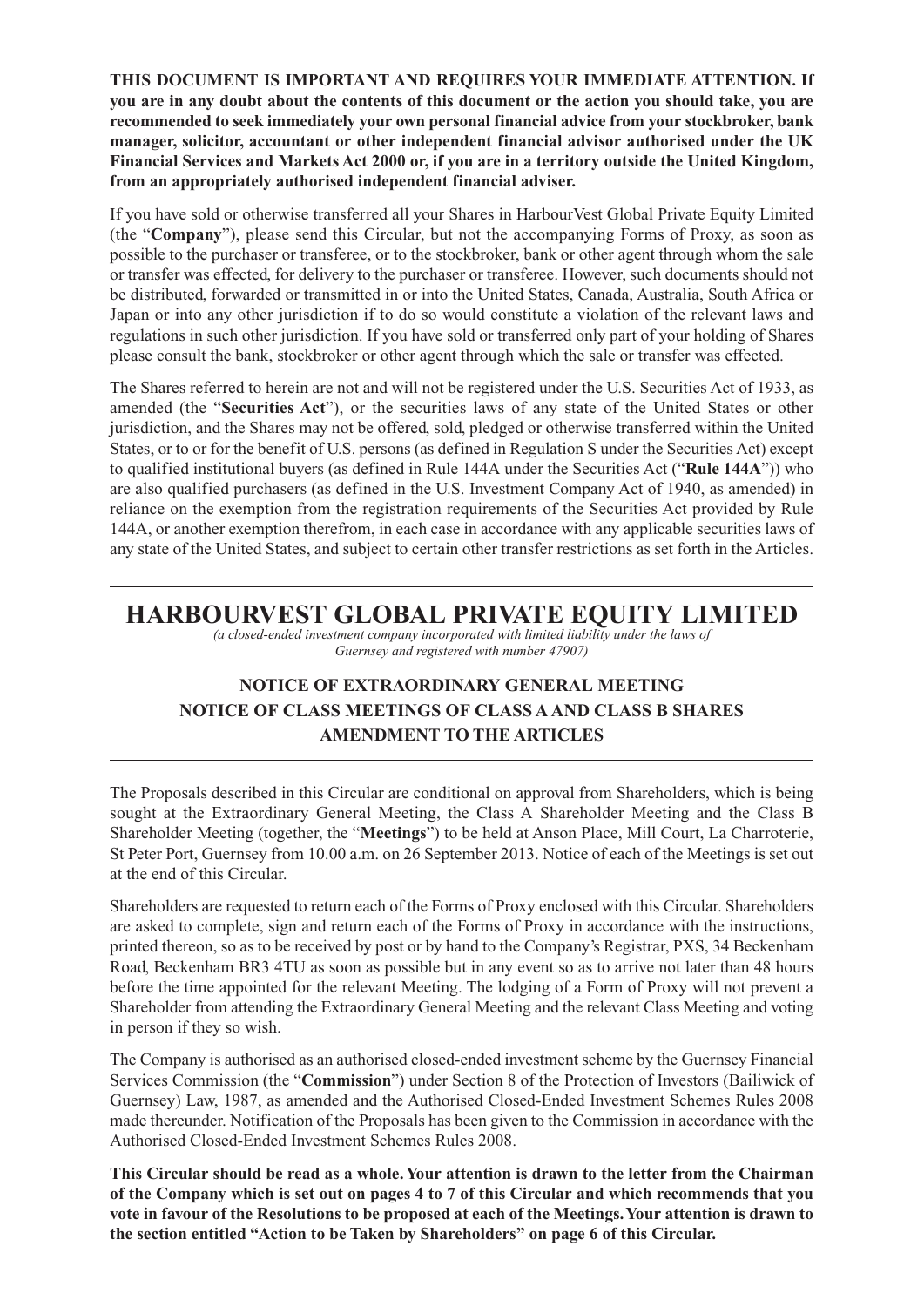# **CONTENTS**

| <b>EXPECTED TIMETABLE</b>                     |                                                  |                |  |
|-----------------------------------------------|--------------------------------------------------|----------------|--|
| PART I - LETTER FROM THE CHAIRMAN             |                                                  |                |  |
| $\mathbf{1}$ .                                | <b>INTRODUCTION AND BACKGROUND</b>               | $\overline{4}$ |  |
| 2.                                            | THE PROPOSALS                                    | 5              |  |
| 3.                                            | BENEFITS AND RISKS ASSOCIATED WITH THE PROPOSALS | 5              |  |
| $4_{\cdot}$                                   | <b>MEETINGS</b>                                  | 6              |  |
| 5.                                            | <b>RECOMMENDATION</b>                            | $\overline{7}$ |  |
| PART II - ADDITIONAL INFORMATION              |                                                  |                |  |
| $\mathbf{1}$ .                                | <b>COMPULSORY REDEMPTION MECHANISM</b>           | 8              |  |
| 2.                                            | <b>TAXATION</b>                                  | 9              |  |
| 3 <sub>1</sub>                                | DOCUMENTS AVAILABLE FOR INSPECTION               | 15             |  |
| <b>DEFINITIONS</b>                            |                                                  |                |  |
| NOTICE OF CLASS A SHAREHOLDER MEETING         |                                                  |                |  |
| NOTICE OF CLASS B SHAREHOLDER MEETING         |                                                  |                |  |
| 22<br>NOTICE OF EXTRAORDINARY GENERAL MEETING |                                                  |                |  |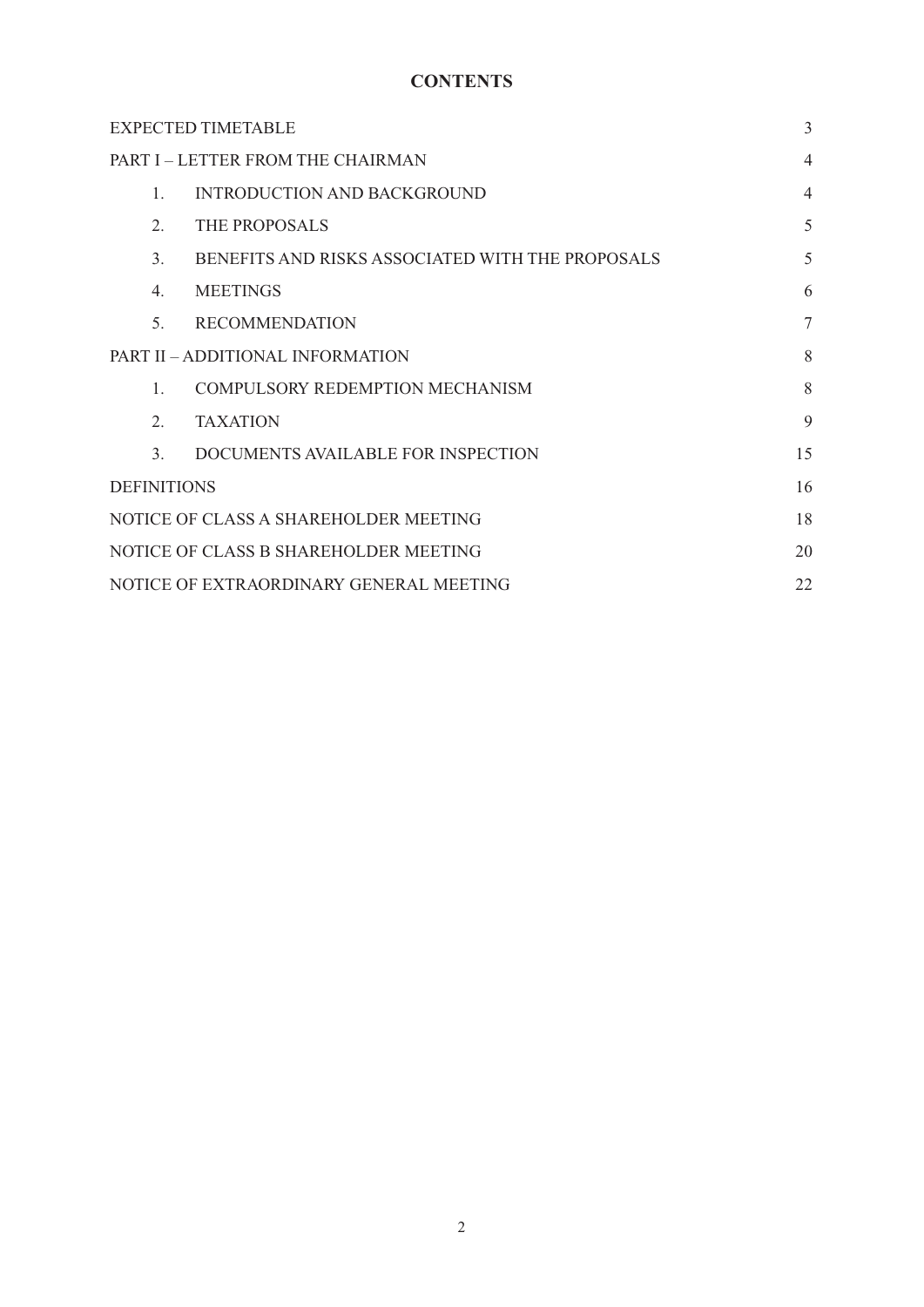# **EXPECTED TIMETABLE**

| Circular sent to Shareholders                                                                         | 23 August 2013                  |
|-------------------------------------------------------------------------------------------------------|---------------------------------|
| Latest time and date for receipt of Forms of Proxy in<br>respect of the Class A Shareholder Meeting   | 10.00 a.m. on 24 September 2013 |
| Latest time and date for receipt of Forms of Proxy in<br>respect of the Class B Shareholder Meeting   | 10.15 a.m. on 24 September 2013 |
| Latest time and date for receipt of Forms of Proxy in<br>respect of the Extraordinary General Meeting | 10.30 a.m. on 24 September 2013 |
| Class A Shareholder Meeting                                                                           | 10.00 a.m. on 26 September 2013 |
| Class B Shareholder Meeting                                                                           | 10.15 a.m. on 26 September 2013 |
| <b>Extraordinary General Meeting</b>                                                                  | 10.30 a.m. on 26 September 2013 |
| Announcement of the results of the Meetings                                                           | 26 September 2013               |

Each of the times and dates in the above expected timetable may be extended or brought forward without further notice. If any of the above times and/or dates change, the revised time(s) and/or date(s) will be notified to Shareholders by an announcement through a RIS. All references are to London time unless otherwise stated.

\* Please note that the latest time for receipt of the Forms of Proxy in respect of the Meetings is forty-eight hours prior to the time allotted for the relevant Meeting.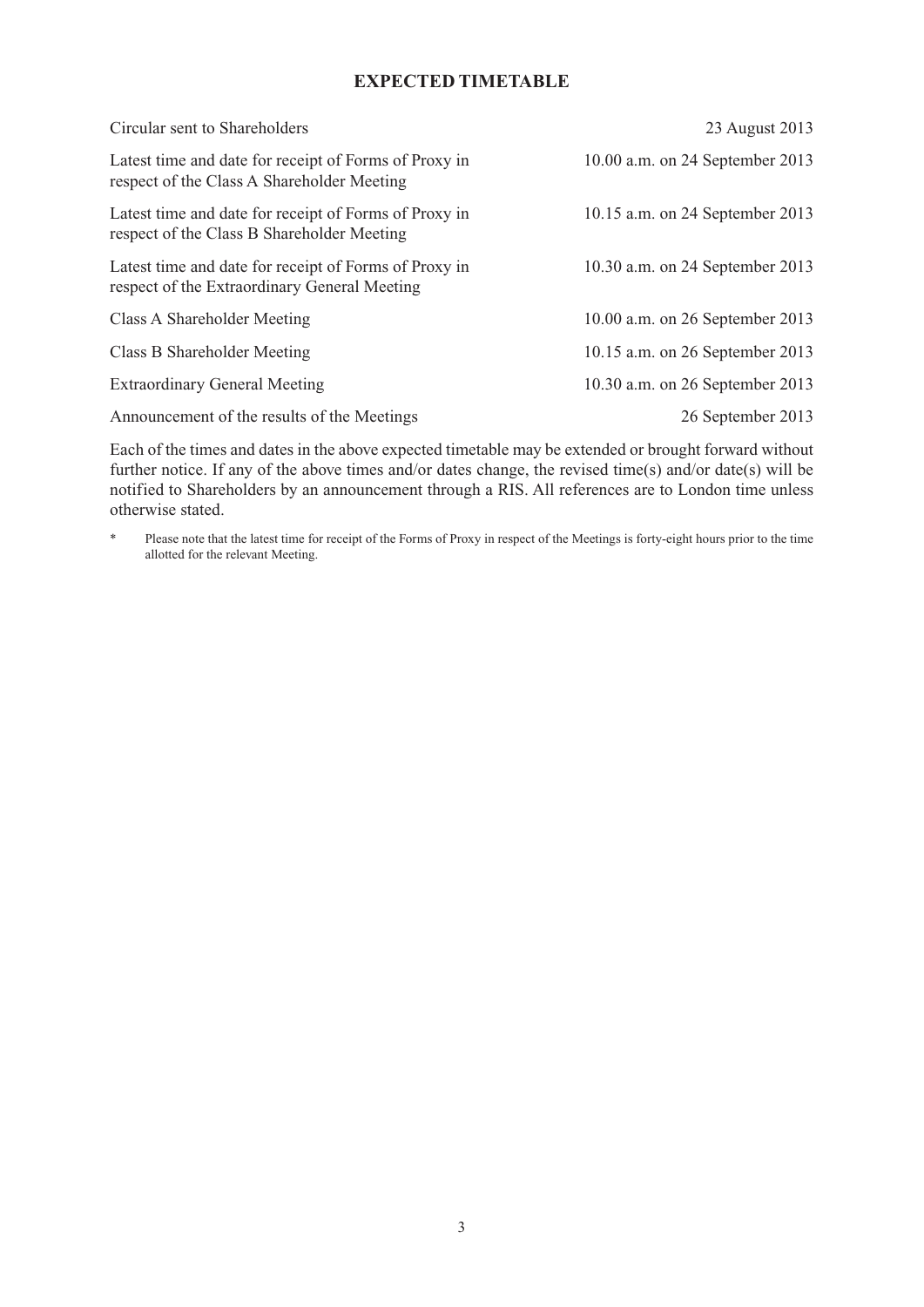# **PART I**

# **LETTER FROM THE CHAIRMAN**

# **HARBOURVEST GLOBAL PRIVATE EQUITY LIMITED**

*(a closed-ended investment company incorporated with limited liability under the laws of Guernsey and registered with number 47907)*

Sir Michael Bunbury *(Chairman)* Anson Place Keith B Corbin Mill Court Alan Hodson La Charroterie Andrew W Moore St. Peter Port Jean-Bernard Schmidt Guernsey Peter Wilson GY1 1EJ D Brooks Zug

*Directors Registered Office*

# **NOTICE OF EXTRAORDINARY GENERAL MEETING NOTICE OF CLASS MEETINGS OF CLASS A AND CLASS B SHARES AMENDMENT TO THE ARTICLES**

23 August 2013

Dear Shareholder,

### **1. Introduction and Background**

As described in the Annual Report and Audited Consolidated Financial Accounts of the Company for the financial period to 31 January 2013 (the "**Annual Report**"), the Board anticipates distributing to Class A Shareholders up to U.S.\$40m (or U.S.\$0.48 per Class A Share<sup>1</sup>) in cash during 2013 and 2014 based on the expected profits of the Company's recent co-investments in Absolute Private Equity Ltd ("**Absolute Private Equity**") and HarbourVest Structured Solutions II L.P., a Guernsey limited partnership that acquired the portfolio of Conversus Capital L.P. ("**Conversus**").

As the Board described in the Annual Report, this targeted cash return is subject to a Shareholder vote and certain financial criteria set out below which the Board will use to determine the timing and amount to be distributed:

- gross distributions received from the investments in Absolute Private Equity and Conversus must be greater than U.S.\$20 million per annum;
- gearing, as measured by net debt divided by Net Asset Value, shall not exceed 15 per cent. post distribution;
- the aggregate carrying value of the investments in Absolute Private Equity and Conversus shall not be less than 1.25 times the initial cost; and
- cash flows from the investments in Absolute Private Equity and Conversus must each be in line with or exceeding the original investment case expectations.

Subject to these criteria, and Shareholder approval, the Board intends to distribute cash to Class A Shareholders through a compulsory redemption of Class A Shares. It is the Board's expectation that a first such compulsory redemption for up to U.S.\$20 million, equivalent to U.S.\$0.24 per Class A Share will take place in October 2013.

In order to carry out the compulsory redemption, the Articles must be amended to adjust the rights attaching to the existing Class A Shares, allowing them to be redeemed, and to incorporate a compulsory redemption mechanism.

<sup>1</sup> Based on issued share capital as at 31 July 2013.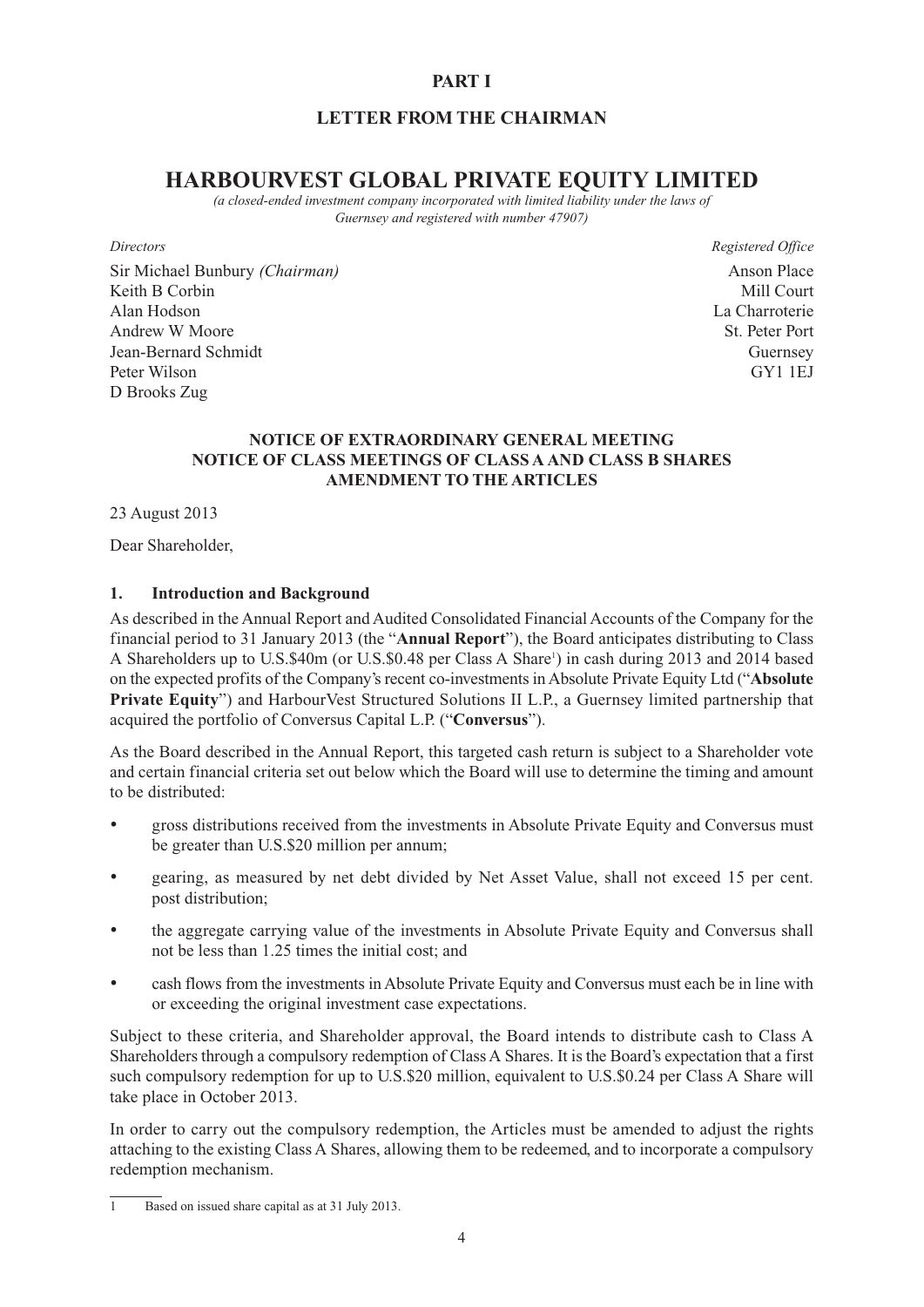This Circular sets out details of, and seeks your approval for, the Proposals and explains why your Board is recommending that you vote in favour of the resolutions to be proposed at the Meetings to be held on 26 September 2013 (the "**Resolutions**"). Notice in respect of each of the Meetings is set out at the end of this Circular. The Proposals are described in more detail in section 2 below.

# **2. The Proposals**

Subject to Shareholder approval, it is proposed that the Articles be amended to facilitate the redemption process and that new articles of incorporation of the Company (the "**New Articles**") be adopted. In particular, it is proposed that:

- the Articles be amended to vary the rights attaching to the Class A Shares and Ordinary Shares to ensure that they are redeemable (as set out in Resolutions 1 and 2 in each of the Notices at the end of this Circular); and
- the Articles be amended to include a compulsory redemption mechanism to enable the Board to return cash to Class A Shareholders and Ordinary Shareholders (as set out in Resolution 3 in each of the Notices at the end of this Circular) (together, the "**Proposals**").

The Proposals set out in this Circular are subject to the approval of Shareholders and this Circular contains Notice of the Extraordinary General Meeting, the Class A Shareholder Meeting and the Class B Shareholder Meeting at which the Resolutions to approve the Proposals will be considered.

The Resolutions at each of the Meetings are inter-conditional and so may only be passed if each other Resolution is also passed.

Further details of the compulsory redemption mechanism can be found at section 1 of Part II of this Circular.

In addition, a compulsory redemption of shares is classified as a distribution under the Law and a distribution may only be made if the Board resolves that it is satisfied on reasonable grounds that immediately after the redemption the Company would satisfy the solvency test as set out in the Law.

In the event that any of the Resolutions to be proposed at the Meetings is not passed, the Company will not be permitted to make a compulsory redemption of its Class A Shares.

# **3. Benefits and Risks Associated with the Proposals**

The Board recognises that many Class A Shareholders would appreciate a cash return and the Company's recent investments alongside HarbourVest in Absolute Private Equity and Conversus, and the cash being generated by these investments, provide an opportunity for Class A Shareholders to realise the value of a *pro rata* part of their holding. Furthermore, the redemption structure allows for a time and cost efficient capital return method, which achieves the redemption of the relevant proportion of a Class A Shareholder's position at close to Net Asset Value.

Moreover, taking into account the financial criteria laid out in the Annual Report and above, the Board considers that the continuing operations of the Company and the condition of the investment portfolio will not be negatively impacted by the proposed return of capital.

However, Class A Shareholders should note that the redemption of Class A Shares will be made at the Directors' sole discretion, as and when they deem that the Company has sufficient assets available to make a compulsory redemption. Class A Shareholders will therefore have no certainty as to when and if any of their Class A Shares will be compulsorily redeemed.

In light of the above, the Board considers that implementation of the Proposals would be in the best interests of the Company and the Shareholders as a whole.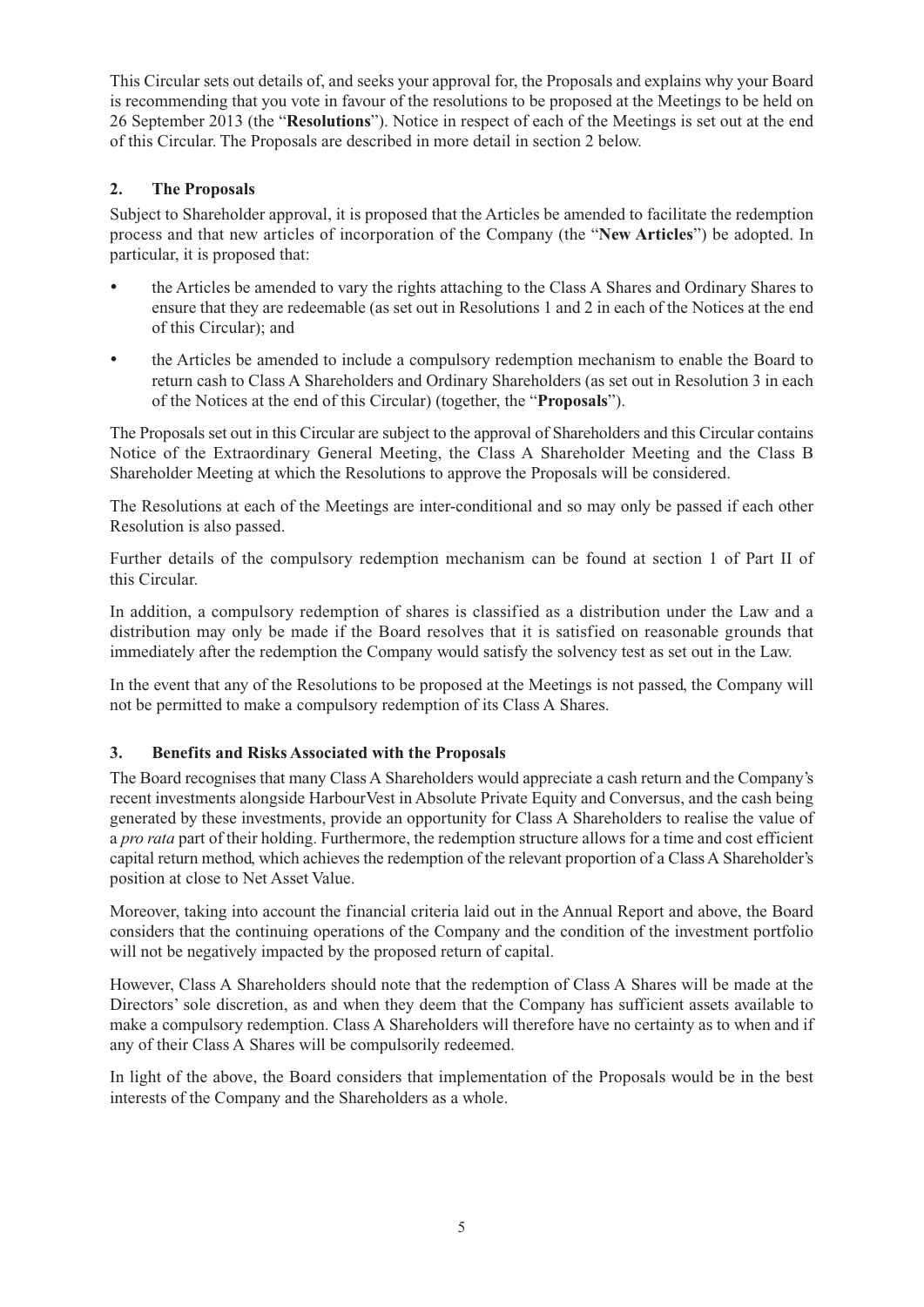# **4. Meetings**

The Proposals are subject to Shareholder approval. Notices convening the Class A Shareholder Meeting, the Class B Shareholder Meeting and the Extraordinary General Meeting, to be held at 10.00 a.m., 10.15 a.m. and 10.30 a.m., respectively, on 26 September 2013 at the Company's registered office, Anson Place, Mill Court, La Charroterie, St. Peter Port, Guernsey, GY1 1EJ are set out at the end of this Circular. The Notices include the full text of the Resolutions.

The Resolutions will, if passed, effect the adoption of the New Articles and so enable the Board to implement the compulsory redemption mechanism.

In order to become effective, Resolutions 1, 2 and 3 must be approved by a majority of not less than seventy five per cent. of Shareholders of the relevant class present in person or by proxy at each of the relevant meetings. The Resolutions are inter-conditional and may only be passed in the event that each of the other Resolutions are also passed.

The quorum for the Extraordinary General Meeting will be two Shareholders present in person or by proxy and entitled to vote at that meeting. No business shall be transacted at any general meeting unless a quorum is present.

If within half an hour after the time appointed for a meeting a quorum is not present it shall stand adjourned for seven days at the same time and place or to such other day and at such other time and place as the Board may determine and, unless adjourned by thirty days or more, no notice of adjournment need be given. On the resumption of an adjourned meeting, those Shareholders present in person or by proxy shall constitute the quorum.

The quorum for the Class A Shareholder Meeting and Class B Shareholder Meeting will be at least one person in respect of a meeting of holder(s) of Class A Shares or Class B Shares, respectively, in each case present in person or by proxy and holding at least one-twentieth of the issued Shares of that class. At an adjourned meeting holders of Shares of that class present in person or by proxy shall constitute the quorum and any holder of Shares of that class present in person or by proxy may demand a poll.

The Board plans to hold an informal meeting to which all Shareholders are invited to attend at Berkeley Square House, 8th Floor, Berkeley Square, London, W1J 6DB at 4 p.m. on 17 September 2013 to discuss the Proposals. This meeting will also be accessible via telephone conference using the following details: Dial-in: 0800 051 8048 (UK) or 001 617 933 0299 (International) using Participant Pin: 3830165.

# **ACTION TO BE TAKEN BY SHAREHOLDERS**

# *Forms of Proxy*

If you are a Shareholder, you will find enclosed with this Circular a separate Form of Proxy for use at each of the Extraordinary General Meeting, the Class A Shareholder Meeting or Class B Shareholder Meeting, as appropriate.

Whether or not you intend to be present at the Extraordinary General Meeting, Class A Shareholder Meeting or Class B Shareholder Meeting, you are asked to complete the Forms of Proxy in accordance with the instructions printed thereon and to return the Forms of Proxy to PXS, 34 Beckenham Road, Beckenham BR3 4TU, to arrive by the time and date specified on the Forms of Proxy.

The completion and return of the Forms of Proxy will not preclude you from attending the Extraordinary General Meeting, Class A Shareholder Meeting or Class B Shareholder Meeting, as appropriate, and voting in person if you wish to do so.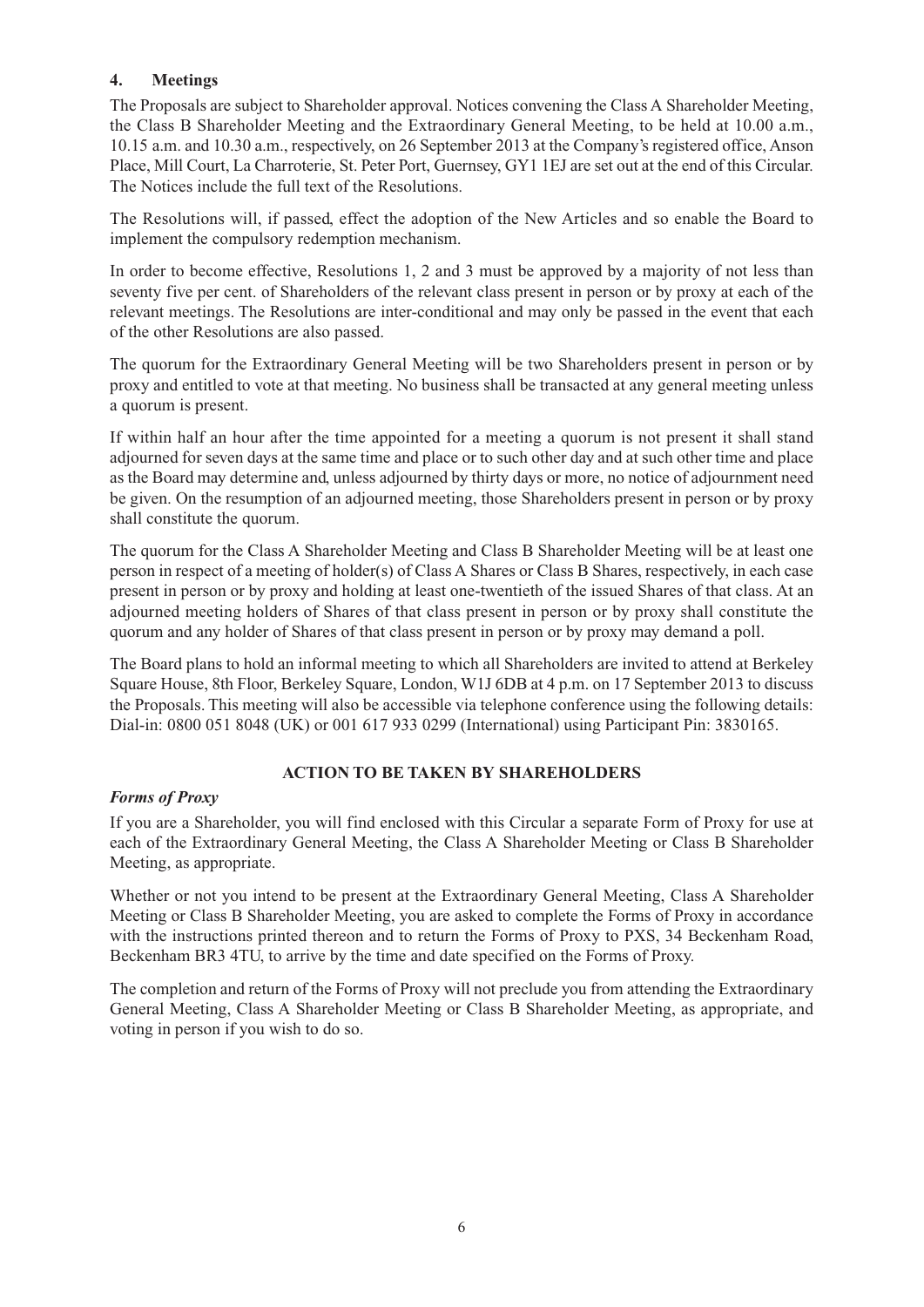# **5. Recommendation**

The Board considers that the Proposals are in the best interests of the Company and of Shareholders as a whole. Accordingly, the Board unanimously recommends Shareholders to vote in favour of Resolutions 1, 2 and 3 to be proposed at each of the Meetings as the Directors intend to do in respect of their entire beneficial shareholdings of 83,000 Shares, representing 0.1 per cent. of the total number of issued Shares in the Company.

Yours faithfully,

Sir Michael Bunbury *Chairman*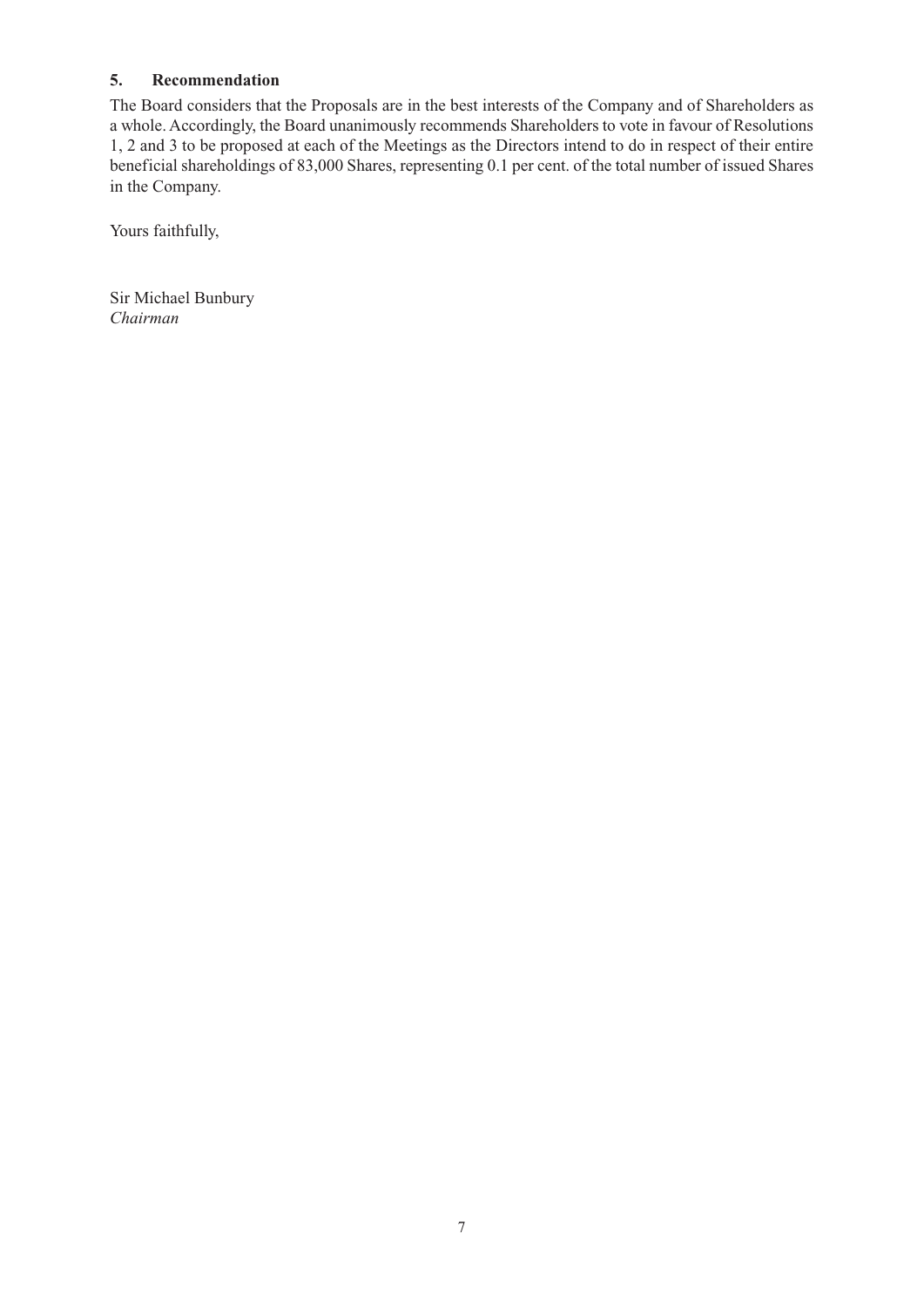# **PART II**

# **ADDITIONAL INFORMATION**

### **1. Compulsory Redemption Mechanism**

Pursuant to the Proposals, subject to the passing of the Resolutions, the Company will be permitted to make compulsory redemptions of Class A Shares and Ordinary Shares ("**Redeemable Shares**") in issue on any Compulsory Redemption Date, such date and the volumes of Redeemable Shares to be determined at the Directors' sole discretion. Redeemable Shares of the relevant class will be redeemed at the relevant Compulsory Redemption Price from all Redeemable Shareholders of that class *pro rata* to their existing holdings of Redeemable Shares of the relevant class on the relevant Compulsory Redemption Record Date.

Certain tax consequences of the Proposals are set out in section 2 of this Part II.

When the Directors exercise their discretion to redeem compulsorily a given percentage of the Redeemable Shares of a class in issue, the Company will make a Compulsory Redemption Announcement in advance of the relevant Compulsory Redemption Date. The Compulsory Redemption Announcement will include the following details:

- the aggregate amount to be distributed to Redeemable Shareholders;
- the Relevant Percentage of the class of Redeemable Shares to be redeemed (*pro rata* as between the holders of Redeemable Shares of the relevant class as at the Compulsory Redemption Record Date);
- a timetable for the redemption and distribution of redemption proceeds, including the Compulsory Redemption Date and the Compulsory Redemption Record Date;
- the Compulsory Redemption Price per Redeemable Share in respect of the relevant class of Redeemable Shares;
- a new ISIN in respect of the relevant class of Redeemable Shares which will continue to be listed following the relevant Compulsory Redemption Date; and
- any additional information that the Board deems necessary in order to advise Redeemable Shareholders in connection with the redemption.

A redemption specified in a Compulsory Redemption Announcement will become effective automatically on the Compulsory Redemption Date specified in that Compulsory Redemption Announcement, or upon such later date as the Board may otherwise specify.

The redemption moneys payable in respect of any compulsory redemption will be effected either through CREST (in the case of Redeemable Shares held in uncertificated form) or be paid by cheque (in the case of Redeemable Shares held in certificated form) within 14 Business Days of the relevant Compulsory Redemption Date, or as soon as practicable thereafter. Redeemable Shareholders will be paid their redemption proceeds in the currency in which their Redeemable Shares are denominated, or as otherwise determined by the Board.

In the case of the compulsory redemption of:

- (a) certificated Redeemable Shares, Redeemable Shareholders' existing Redeemable Share certificates will be cancelled and new Redeemable Share certificates, if applicable, will be issued to each such Redeemable Shareholder for the balance of his shareholding after each Compulsory Redemption Date; and
- (b) uncertificated Redeemable Shares held through CREST, the existing ISIN will be disabled, and a new ISIN will (on the next Business Day following the Compulsory Redemption Date) be applied to the remaining Redeemable Shares that have not been compulsorily redeemed. The new ISIN will be notified to Redeemable Shareholders in the Compulsory Redemption Announcement.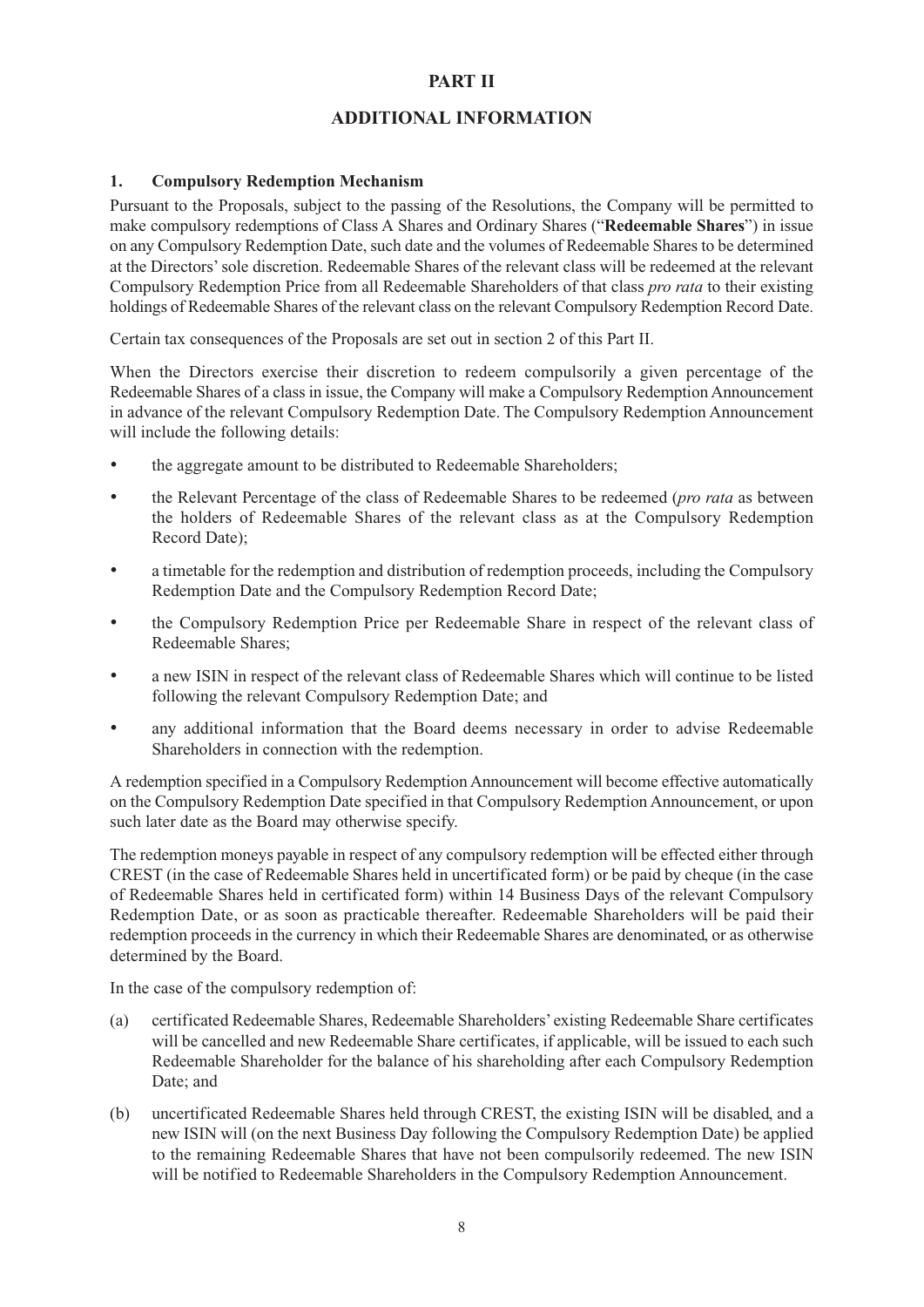Where the Relevant Percentage of the Redeemable Shares of a class held by a Redeemable Shareholder to be redeemed is not a whole number of Redeemable Shares, the number of Redeemable Shares of the relevant class held by such Redeemable Shareholder to be redeemed compulsorily on a Compulsory Redemption Date shall be rounded down to the nearest whole number of Redeemable Shares. Any Redeemable Shares redeemed compulsorily will be cancelled.

# **2. Taxation**

# (A) *Certain UK Tax Considerations*

The following comments are intended only as a general guide to certain aspects of current UK tax law and HM Revenue & Customs' ("**HMRC**") published practice, both of which are subject to change possibly with retrospective effect. They are of a general nature and do not constitute tax advice and apply only to Shareholders who are resident in the UK (except where indicated) and who hold their Shares beneficially as an investment. They do not address the position of certain classes of Shareholders such as dealers in securities, insurance companies or collective investment schemes.

The comments below are on the basis that the Company has been previously advised that under current law neither the Company (nor any class of Shares) should be treated as an interest in an "offshore fund" for UK tax purposes. The Company has been further advised that the Proposals should not cause any change in this status.

Any Shareholder who is UK resident may, depending on that Shareholder's personal circumstances, be subject to capital gains tax (or, in the case of a corporate Shareholder, corporation tax on chargeable gains) in respect of any gain arising on a disposal (including a compulsory redemption of Shares pursuant to the Proposals) of their Shares. For such individuals, capital gains are taxed at a rate of 18 per cent. (for basic rate taxpayers) or 28 per cent. (for higher or additional rate taxpayers). Individuals may, depending on their personal circumstances, benefit from certain reliefs and allowances (including an annual exemption from capital gains which is  $\pounds 10,900$  for the tax year 2013/2014). For corporate Shareholders within the charge to UK corporation tax, indexation allowance may apply to reduce any chargeable gain arising on the disposal of Shares but will not create or increase an allowable loss. Shareholders who are not resident in the UK for taxation purposes will not normally be liable to UK taxation on chargeable gains arising from the disposal of their Shares unless those Shares are held for the purposes of a trade, profession or vocation through a UK branch, agency or permanent establishment, although they may be subject to foreign taxation depending on their personal circumstances. Individual Shareholders who are temporarily non-resident in the UK for tax purposes may be liable to capital gains tax under tax antiavoidance legislation.

**The information relating to taxation set out above is a general guide and is not exhaustive. It is based on law and published practice currently in force in the UK and is subject to changes therein (potentially with retrospective effect).**

### (B) *Certain Guernsey Tax Considerations*

The Company has been granted tax exempt status by the Director of Income Tax in Guernsey pursuant to the Income Tax (Exempt Bodies) (Guernsey) Ordinance, 1989.

Non-Guernsey resident Shareholders will not be subject to any income tax in Guernsey in respect of or in connection with the acquisition, holding or disposal of any Shares owned by them. Such Shareholders will receive dividends without deduction of Guernsey income tax.

Any Shareholders who are resident in Guernsey will be subject to Guernsey income tax on any distributions paid to such persons but will not suffer any deduction of tax by the Company from any such distributions payable where the Company has tax exempt status. The Company is however required to provide details of distributions made to Shareholders resident in Guernsey to the Director of Income Tax in Guernsey.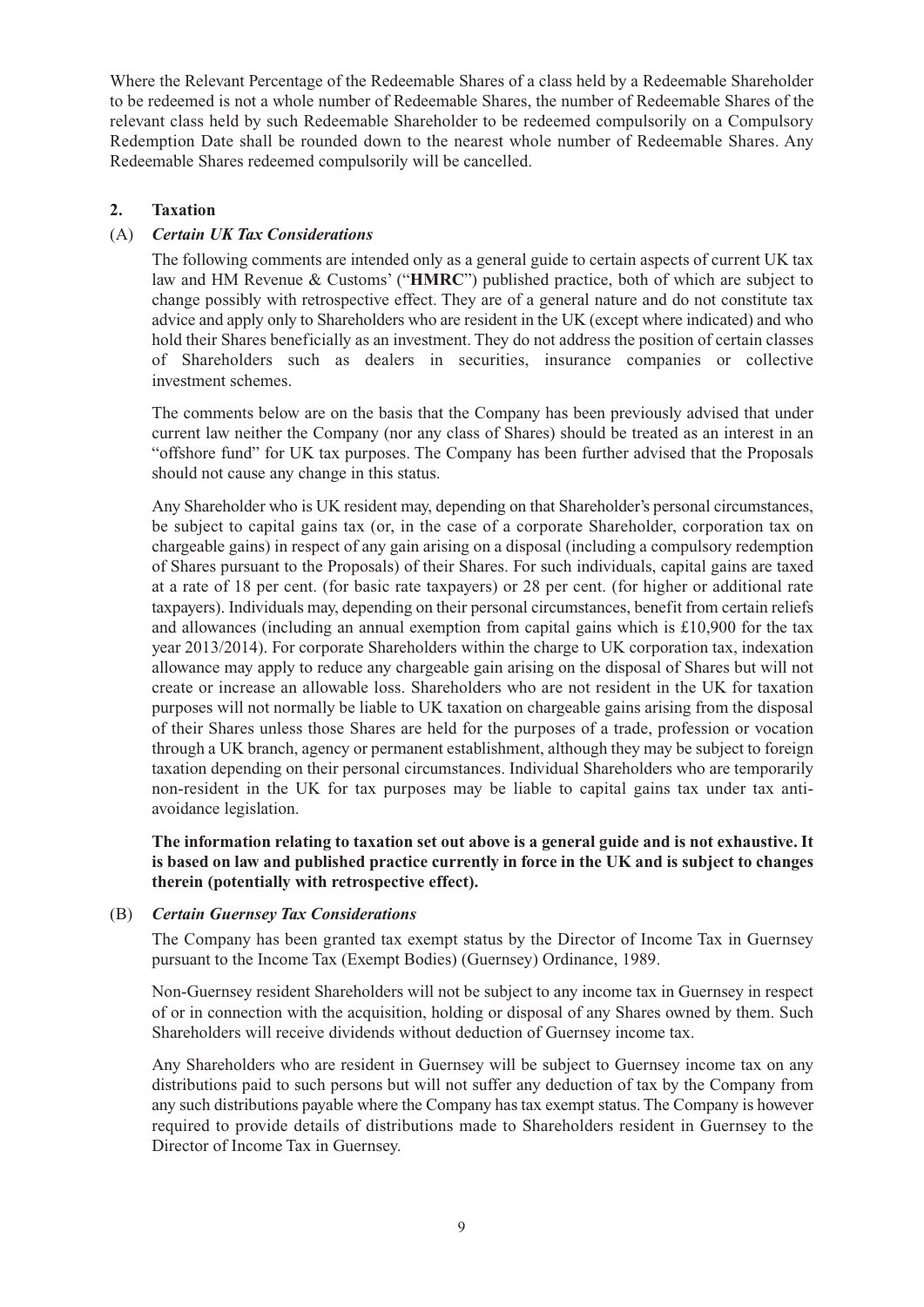**The information relating to taxation set out above is a general guide and is not exhaustive. It is based on law and published practice currently in force in Guernsey and is subject to changes therein (potentially with retrospective effect).**

## (C) *Certain U.S. Federal Income Tax Considerations*

The following is a discussion of certain U.S. federal income tax considerations relating to the Proposals and a redemption of Class A Shares pursuant to a Compulsory Redemption Announcement for a U.S. Holder (as defined below) that holds Class A Shares as capital assets. This discussion is based on the U.S. Internal Revenue Code of 1986, as amended (the "**Code**"), U.S. Treasury regulations promulgated or proposed thereunder and administrative and judicial interpretations thereof, all as in effect on the date hereof and all of which are subject to change, possibly with retroactive effect, or to different interpretation. This discussion does not address all of the U.S. federal income tax considerations that may be relevant to specific U.S. Holders in light of their particular circumstances or to U.S. Holders subject to special treatment under U.S. federal income tax law (such as banks, insurance companies, dealers in securities or other U.S. Holders that generally mark their securities to market for U.S. federal income tax purposes, tax-exempt entities, retirement plans, regulated investment companies, real estate investment trusts, certain former citizens or residents of the United States, U.S. Holders that hold Class A Shares as part of a straddle, hedge, conversion or other integrated transaction, U.S. Holders that have a "functional currency" other than the U.S. dollar, U.S. Holders that own (or are deemed to own) 10 per cent. or more (by voting power) of the Company's stock, or U.S. Holders that received Class A Shares as compensation or pursuant to the conversion or exchange of another instrument). This discussion does not address any U.S. state or local or non-U.S. tax considerations or any U.S. federal estate, gift or alternative minimum tax considerations. This discussion assumes that only Class A Shares and Class B Shares are issued and outstanding. This discussion does not address U.S. federal income tax considerations for a Shareholder that holds Class B Shares and each such Shareholder should consult its own tax advisor regarding tax considerations applicable to it.

As used in this discussion, the term "U.S. Holder" means a beneficial owner of a Class A Share that is for U.S. federal income tax purposes (i) an individual who is a citizen or resident of the United States, (ii) a corporation created or organized in or under the laws of the United States, any state thereof, or the District of Columbia, (iii) an estate the income of which is subject to U.S. federal income tax regardless of its source or (iv) a trust (x) with respect to which a court within the United States is able to exercise primary supervision over its administration and one or more United States persons have the authority to control all of its substantial decisions or (y) that has in effect a valid election under applicable U.S. Treasury regulations to be treated as a United States person.

If an entity treated as a partnership for U.S. federal income tax purposes invests in Shares, the U.S. federal income tax considerations relating to the Proposals and a redemption of Class A Shares pursuant to a Compulsory Redemption Announcement will depend in part upon the status and activities of such entity and the particular partner. Any such entity should consult its own tax advisor regarding the U.S. federal income tax considerations applicable to it and its partners relating to the Proposals and a redemption of Class A Shares pursuant to a Compulsory Redemption Announcement.

SHAREHOLDERS SHOULD CONSULT THEIR OWN TAX ADVISORS AS TO THE PARTICULAR TAX CONSIDERATIONS APPLICABLE TO THEM RELATING TO THE PROPOSALS AND THE REDEMPTION OF SOME OR ALL OF THEIR SHARES PURSUANT TO A COMPULSORY REDEMPTION ANNOUNCEMENT, INCLUDING THE APPLICABILITY OF U.S. FEDERAL, STATE AND LOCAL TAX LAWS AND NON-U.S. TAX LAWS. IN PARTICULAR, THE COMPANY EXPECTS THAT IT IS AND WILL BE TREATED AS A PFIC (AS DEFINED BELOW) FOR U.S. FEDERAL INCOME TAX PURPOSES AND, CONSEQUENTLY, SHAREHOLDERS SHOULD CONSULT THEIR OWN TAX ADVISORS REGARDING THE TAX CONSIDERATIONS RELATING TO THE PROPOSALS AND THE REDEMPTION OF SHARES IN A PFIC.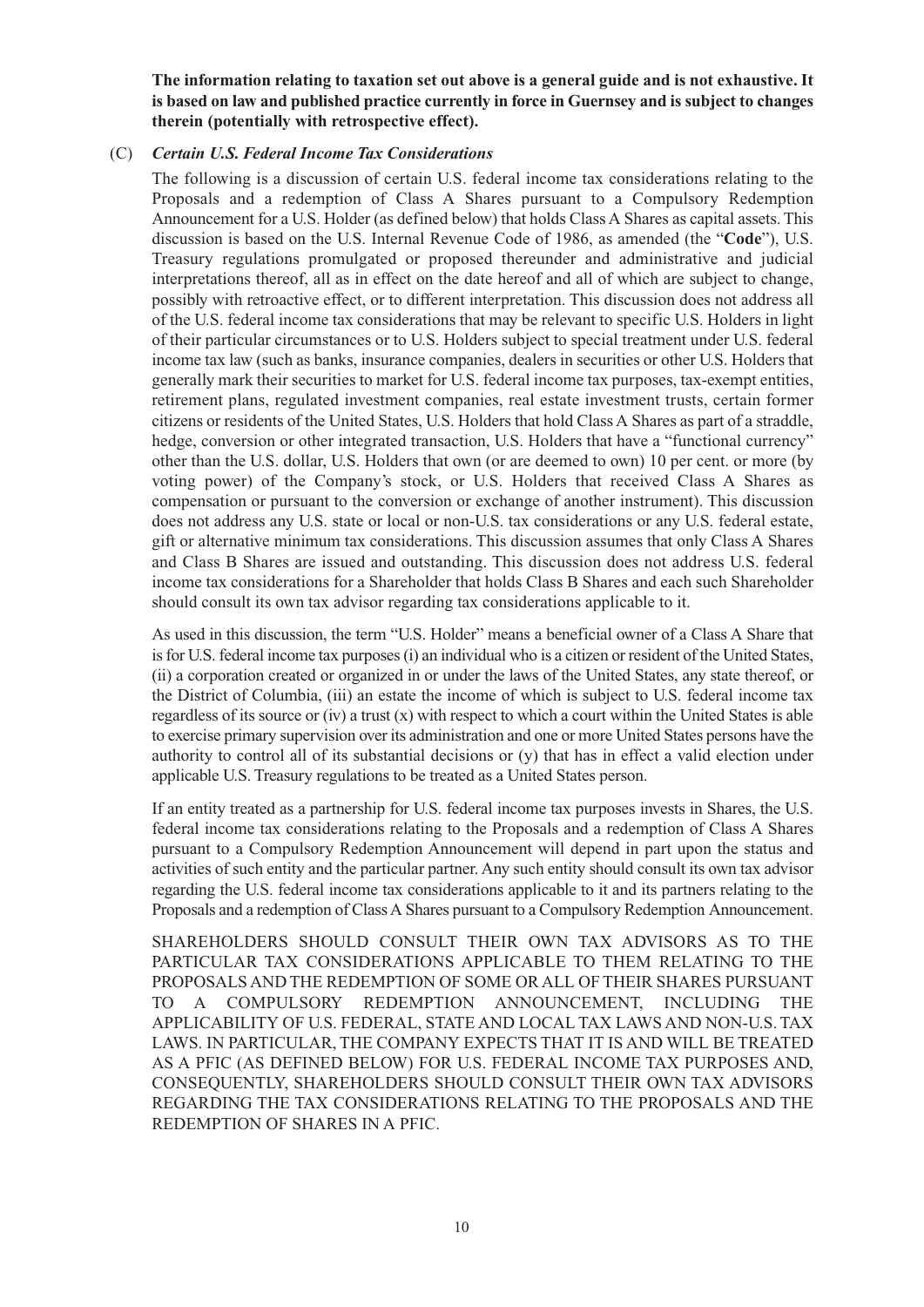EACH TAXPAYER IS HEREBY NOTIFIED THAT: (A) ANY DISCUSSION OF U.S. FEDERAL TAX ISSUES IN THIS CIRCULAR IS NOT INTENDED OR WRITTEN TO BE USED, AND CANNOT BE USED BY THE TAXPAYER, FOR THE PURPOSE OF AVOIDING PENALTIES THAT MAY BE IMPOSED ON THE TAXPAYER UNDER U.S. FEDERAL TAX LAW; (B) ANY SUCH DISCUSSION IS WRITTEN TO SUPPORT THE PROMOTION OR MARKETING OF THE TRANSACTIONS OR MATTERS ADDRESSED HEREIN; AND (C) THE TAXPAYER SHOULD SEEK ADVICE BASED ON ITS PARTICULAR CIRCUMSTANCES FROM AN INDEPENDENT TAX ADVISOR.

### *Passive Foreign Investment Company*

Based on its projected income, assets and activities, the Company currently expects that it will be treated as a "passive foreign investment company" ("**PFIC**") for the current taxable year and taxable years thereafter and the remainder of this discussion assumes that the Company will be so treated.

### *Adoption of the Proposals*

It is possible that the adoption of the Proposals may be treated as an exchange of Class A Shares for a new class of Shares for U.S. federal income tax purposes. Under general U.S. tax rules, a U.S. Holder should not recognize gain or loss as a result of such an exchange.

The U.S. Treasury Department is authorized to issue regulations that require the recognition of gain on an exchange of shares in a PFIC by a U.S. Holder as to which a mark-to-market election is not in effect, notwithstanding the general gain nonrecognition rules. The Treasury Department has not yet issued final Treasury Regulations on this matter, but under proposed Treasury Regulations a shareholder generally would not recognize gain upon an exchange of shares in a PFIC for shares in the same corporation, such as the exchange contemplated by the Proposals. No assurances can be given that the final Treasury Regulations will be adopted in substantially the same form as the proposed Treasury Regulations.

Each U.S. Holder should consult its own tax advisor regarding the tax considerations relating to the adoption of the Proposals, including as to any tax statement, report or return that may be required in the event the adoption of the Proposals were treated as an exchange of Class A Shares for U.S. federal income tax purposes.

### *Treatment of Redemption as Exchange or Distribution*

The U.S. federal income tax considerations applicable to the redemption of Class A Shares from a U.S. Holder for cash pursuant to a Compulsory Redemption Announcement will depend in part on whether the redemption is treated as (i) an "exchange" or (ii) a "distribution" for U.S. federal income tax purposes.

A redemption will be treated as an exchange rather than a distribution for U.S. federal income tax purposes if it meets at least one of the following requirements (the "**Exchange Requirements**"):

- the redemption is not "essentially equivalent to a dividend" as determined for U.S. federal income tax purposes;
- the redemption is "substantially disproportionate" with respect to the U.S. Holder for U.S. federal income tax purposes; or
- the redemption results in a "complete termination" of the U.S. Holder's interest in the Company's Shares.

In determining whether any of the Exchange Requirements apply, Shares constructively owned by a Shareholder by reason of certain attribution rules must be taken into account.

The Company currently expects that a partial *pro rata* redemption of Class A Shares for cash pursuant to a Compulsory Redemption Announcement will not satisfy any of the Exchange Requirements. In such event, a U.S. Holder generally will be treated as receiving a distribution from the Company for U.S. federal income tax purposes. If, however, the redemption of Class A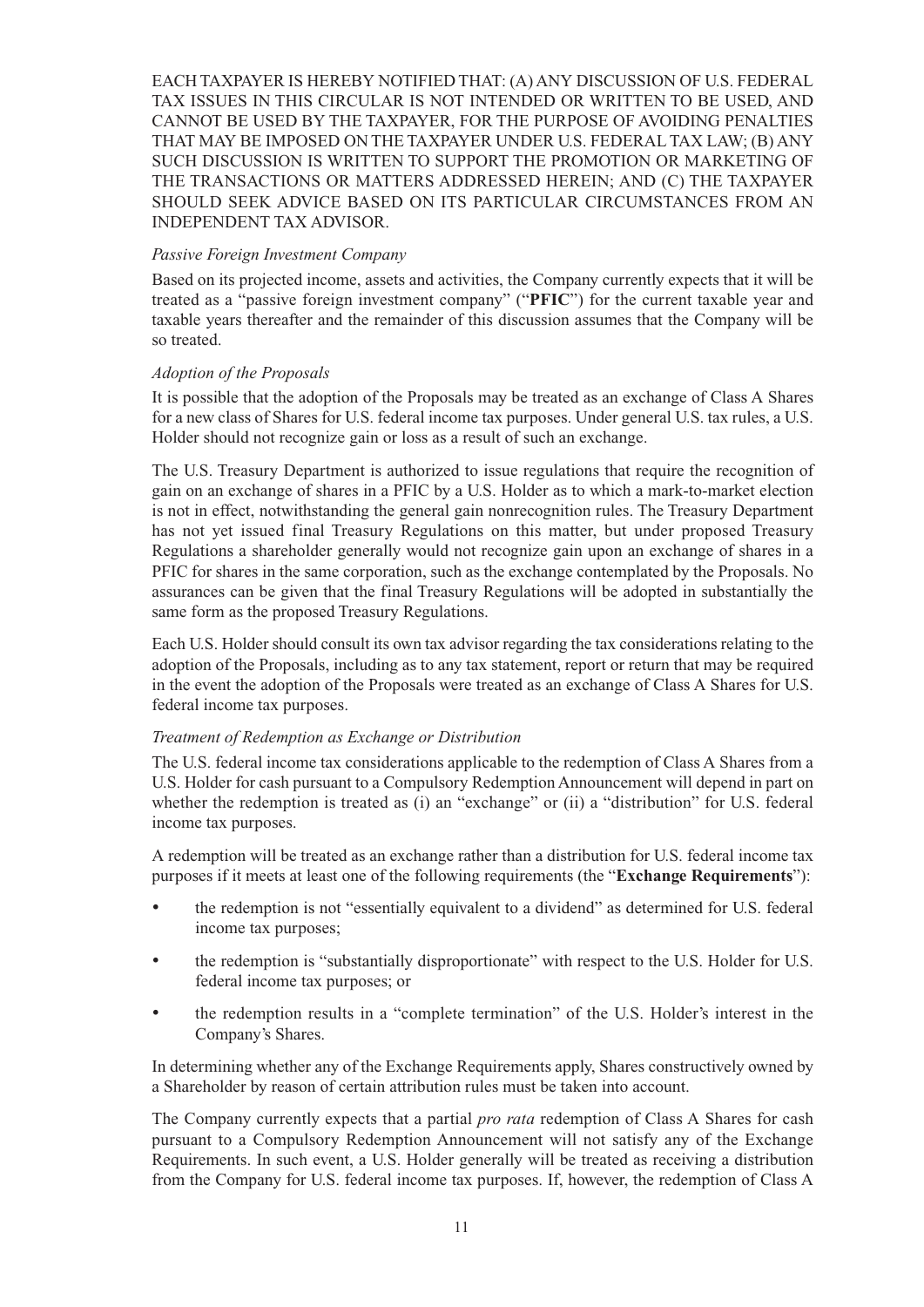Shares of a U.S. Holder for cash satisfies any of the Exchange Requirements, then such U.S. Holder generally will recognize gain or loss for U.S. federal income tax purposes equal to the difference between the amount of cash received and its adjusted tax basis in the redeemed Class A Shares.

The tax treatment of a distribution or exchange resulting from a redemption of Class A Shares for cash pursuant to a Compulsory Redemption Announcement generally will depend on whether or not the U.S. Holder made a mark-to-market election effective at all relevant times from and after the beginning of its holding period in respect of its Class A Shares, as discussed below.

Each U.S. Holder should consult its own tax advisor regarding the U.S. federal income tax consequences of a redemption of some or all of its Class A Shares pursuant to a Compulsory Redemption Announcement and the application of the Exchange Requirements to its particular circumstances, including any tax reporting or return requirements.

#### *Treatment of Redemption if No Mark-to-Market Election is in Effect*

The tax consequences of a redemption described below apply to a U.S. Holder who has not made a mark-to-market election for its Class A Shares

#### Redemption Treated as Distribution

If a redemption of Class A Shares of a U.S. Holder is treated as a distribution for U.S. federal income tax purposes, then the entire amount received (i.e., without any offset for the U.S. Holder's adjusted tax basis in the redeemed Class A Shares) will be treated as a distribution from the Company for U.S. federal income tax purposes. The portion of the distribution with respect to each Class A Share of the U.S. Holder generally will be treated as an "excess distribution" to the extent the distribution does not exceed the ratable portion of the "total excess distribution" with respect to such Class A Share for the taxable year of the redemption. The total excess distribution with respect to a Class A Share for a taxable year of a U.S. Holder is generally the excess of (i) all distributions to such U.S. Holder on such Class A Share during such taxable year over (ii) 125 per cent. of the average annual distributions to such U.S. Holder on such Class A Share during the preceding three taxable years (or shorter period during which such U.S. Holder held such Class A Share). The total excess distribution with respect to a Class A Share is deemed to be zero for the taxable year in which such U.S. Holder's holding period for such Class A Share begins. The tax payable by a U.S. Holder on an excess distribution with respect to a Class A Share will be determined by allocating such excess distribution ratably to each day of such U.S. Holder's holding period for such Class A Share. The amount of excess distribution allocated to the taxable year of the redemption will be included as ordinary income for the taxable year of the redemption. The amount of excess distribution allocated to any other period included in such U.S. Holder's holding period cannot be offset by any net operating losses of such U.S. Holder and will be taxed at the highest marginal rates applicable to ordinary income for each such period and, in addition, an interest charge will be imposed on the amount of tax for each such period. Furthermore, only the portion of an excess distribution includable in income in the taxable year of the related redemption will be taken into account in determining the amount of the total excess distribution for any subsequent taxable year.

To the extent the distribution on Class A Shares does not constitute an excess distribution to a U.S. Holder, such U.S. Holder generally will be required to include the amount of such distribution in gross income as a dividend to the extent made out of the Company's current or accumulated earnings and profits (as determined for U.S. federal income tax purposes) that are not allocated to excess distributions. To the extent the amount of such distribution exceeds such current and accumulated earnings and profits, it generally will be treated first as a non-taxable return of capital to the extent of such U.S. Holder's adjusted tax basis in the Class A Shares and, to the extent the amount of such distribution exceeds such adjusted tax basis, will be treated as gain from the sale or exchange of the Class A Shares (which gain generally will be treated as an excess distribution and be subject to tax consequences relating to an excess distribution described above). The U.S. federal income tax consequences of a redemption of shares treated as a distribution on the adjusted tax basis of the shares are somewhat uncertain and accordingly, U.S. Holders should consult their own tax advisors regarding such consequences.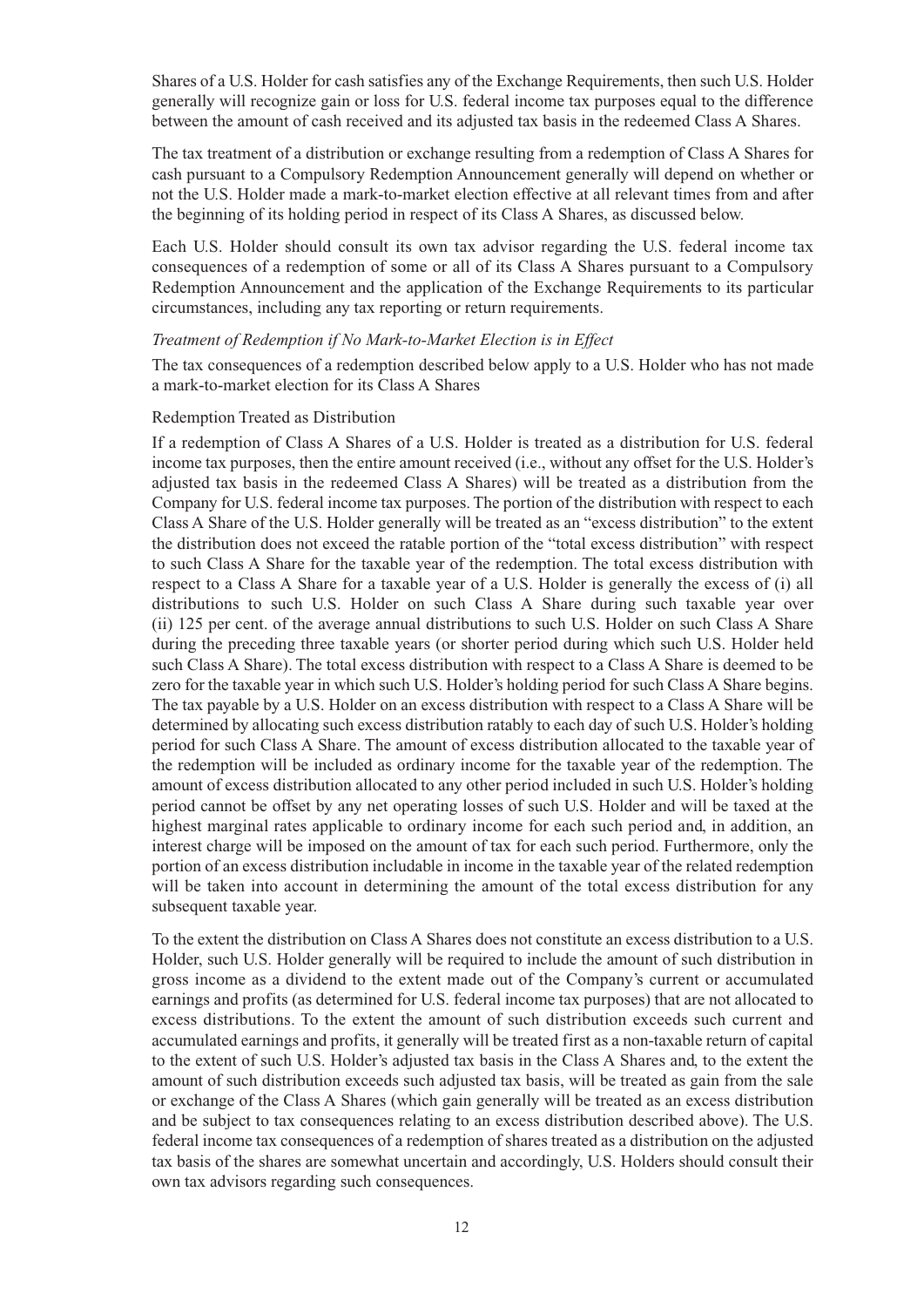Distributions on the Class A Shares that are treated as dividends will not be eligible for the "dividends received" deduction generally allowed to corporate shareholders with respect to dividends received from U.S. corporations or for the reduced tax rate applicable to "qualified dividend income" of certain non-corporate taxpayers.

The U.S. federal income tax treatment of a redemption by a PFIC treated as a distribution is extremely complex and involves among other things, significant issues as to the sourcing of income and gain attributable to such distribution. Each U.S. Holder should consult its own tax advisor with respect to the appropriate U.S. federal income tax treatment of a redemption of Class A Shares that is treated as a distribution for U.S. federal income tax purposes.

### Redemption Treated as Exchange

If the redemption of Class A Shares of a U.S. Holder satisfies any of the Exchange Requirements, a U.S. Holder generally will recognize gain or loss for U.S. federal income tax purposes in an amount equal to the difference, if any, between the amount of cash received in the redemption and such U.S. Holder's adjusted tax basis in the Class A Shares that the Company redeemed.

Gain or loss must be calculated separately for each block of Class A Shares (i.e., Class A Shares acquired at the same cost in a single transaction) redeemed pursuant to the redemption. Any such gain generally will be treated as an excess distribution subject to the tax consequences relating to an excess distribution described above under "—Redemption Treated as Distribution." Any such loss generally will be treated as a capital loss. The deductibility of capital losses is subject to limitations.

The U.S. federal income tax treatment of a redemption by a PFIC treated as an exchange is extremely complex and involves among other things, significant issues as to the sourcing of any gain or loss realized on such redemption. Each U.S. Holder should consult its own tax advisor with respect to the appropriate U.S. federal income tax treatment of a redemption of Class A Shares that is treated as an exchange for U.S. federal income tax purposes.

### *Treatment of Redemption if a Mark-to-Market Election is in Effect*

The tax consequences of a redemption described above under "Treatment of Redemption if No Mark-to-Market Election is in Effect" generally will not apply if a U.S. Holder validly made a "mark-to-market" election with respect to the Class A Shares and such election is in effect at all relevant times from an after the beginning of such U.S. Holder's holding period for its Class A Shares. If such election has been made, such U.S. Holder generally is required to take into account the difference, if any, between the fair market value of, and its adjusted tax basis in, its Class A Shares at the end of each taxable year in which the Company is a PFIC as ordinary income or, to the extent made out of any net mark-to-market gains previously included in income, ordinary loss, and to make corresponding adjustments to the tax basis in such Class A Shares.

If a redemption of Class A Shares is treated as a distribution for U.S. federal income tax purposes, a U.S. Holder generally will be required to include the amount of such distribution in gross income as a dividend to the extent of the Company's current or accumulated earnings and profits (as determined for U.S. federal income tax purposes). Distributions on the Class A Shares that are treated as dividends will not be eligible for the "dividends received" deduction generally allowed to corporate shareholders with respect to dividends received from U.S. corporations or for the reduced rate applicable to "qualified dividend income" of certain non-corporate taxpayers. To the extent the amount of such distribution exceeds such current and accumulated earnings and profits, it generally will be treated first as a non-taxable return of capital to the extent of such U.S. Holder's adjusted tax basis in the Class A Shares and, to the extent the amount of such distribution exceeds such adjusted tax basis, will be treated as gain from the sale or exchange of the Class A Shares. Any gain from such redemption in a taxable year in which the Company is a PFIC would be treated as ordinary income.

If a redemption of Class A Shares is treated as an exchange for U.S. federal income tax purposes, any gain from such redemption in a taxable year in which the Company is a PFIC would be treated as ordinary income, and any loss from such redemption would be treated as ordinary loss to the extent of any net mark-to-market gains previously included in income.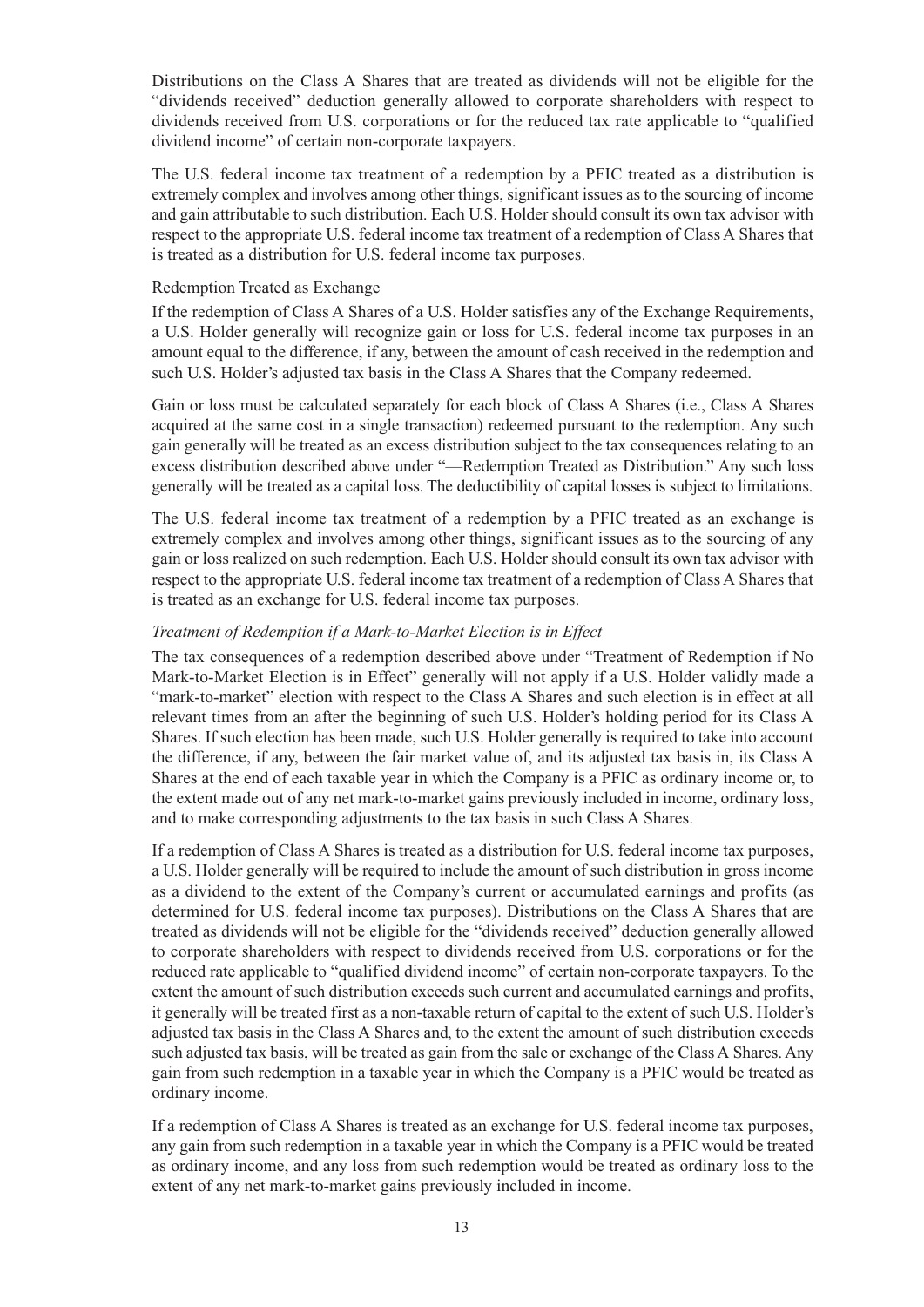A mark-to-market election is available to a U.S. Holder only if the Class A Shares are considered "marketable stock". Generally, stock will be considered marketable stock if it is "regularly traded" on a "qualified exchange" within the meaning of applicable U.S. Treasury regulations. A class of stock is regularly traded during any calendar year during which such class of stock is traded, other than in de minimis quantities, on at least 15 days during each calendar quarter. A non-U.S. securities exchange constitutes a qualified exchange if it is regulated or supervised by a governmental authority of the country in which the securities exchange is located and meets certain trading, listing, financial disclosure and other requirements set forth in U.S. Treasury regulations. No assurance can be given as to whether the Class A Shares have constituted, or will constitute, marketable stock for this purpose at any time.

Each U.S. Holder should consult its own tax advisor with respect to the availability and tax consequences of a mark-to-market election with respect to the Class A Shares and a redemption of Class A Shares if a mark-to-market election is in effect.

### *Indirect Investments in PFICs*

The Company currently holds, and may hold or acquire from time to time, directly or indirectly, interests in other entities that are PFICs ("**Subsidiary PFICs**"). U.S. Holders generally will be treated as owning their *pro rata* share of any Subsidiary PFIC.

Each U.S. Holder should consult its own tax advisor regarding the tax consequences of a redemption of Class A Shares pursuant to a Compulsory Redemption Announcement in light of the Company's direct or indirect investment in Subsidiary PFICs.

### *Information Reporting and Backup Withholding*

Under certain circumstances, information reporting and/or backup withholding may apply to U.S. Holders with respect to payments made in connection with the redemption of Class A Shares pursuant to a Compulsory Redemption Announcement, unless an applicable exemption is satisfied. Backup withholding is not an additional tax. Any amounts withheld under the backup withholding rules generally will be allowed as a refund or a credit against a U.S. Holder's U.S. federal income tax liability if the required information is furnished by the U.S. Holder on a timely basis to the U.S. Internal Revenue Service.

Each U.S. Holder should consult its own tax advisor regarding any tax statement, report or return that may be required in connection with a redemption of Class A Shares pursuant to a Compulsory Redemption Announcement.

### (D) *FATCA*

Under the Foreign Account Tax Compliance Act provisions of the Code and related U.S. Treasury Department guidance ("**FATCA**"), a 30 per cent. withholding tax will be imposed in certain circumstances on payments of (i) certain U.S. source income (including interest and dividends) and gross proceeds from the sale or other disposition of property that can produce U.S. source interest or dividends and (ii) payments ("**foreign passthru payments**") made by certain foreign financial institutions ("**FFIs**") that agree to comply with FATCA ("**participating FFIs**") to the extent attributable, under rules not yet provided by the U.S. Treasury, to withholdable payments. The application of the FATCA withholding rules will be phased in beginning 1 July 2014, with withholding on foreign passthru payments made by participating FFIs taking effect no earlier than 1 January 2017.

It is possible that, in order to comply with FATCA, the Company (or if the Shares are held through another financial institution, such other financial institution) may be required, pursuant to an agreement entered into with the U.S. Internal Revenue Service ("**IRS**") or under applicable law (including pursuant to the terms of any applicable intergovernmental agreement relating to FATCA entered into between the United States and another jurisdiction (an "**IGA**")) to request certain information and certifications from holders or beneficial owners of the Shares, which information may be provided to the IRS. In addition, it is possible that the Company (or such other financial institution) may be required to apply the FATCA withholding tax on all or a portion of redemption or certain other payments with respect to the Shares made after 31 December 2016 (or, if later, the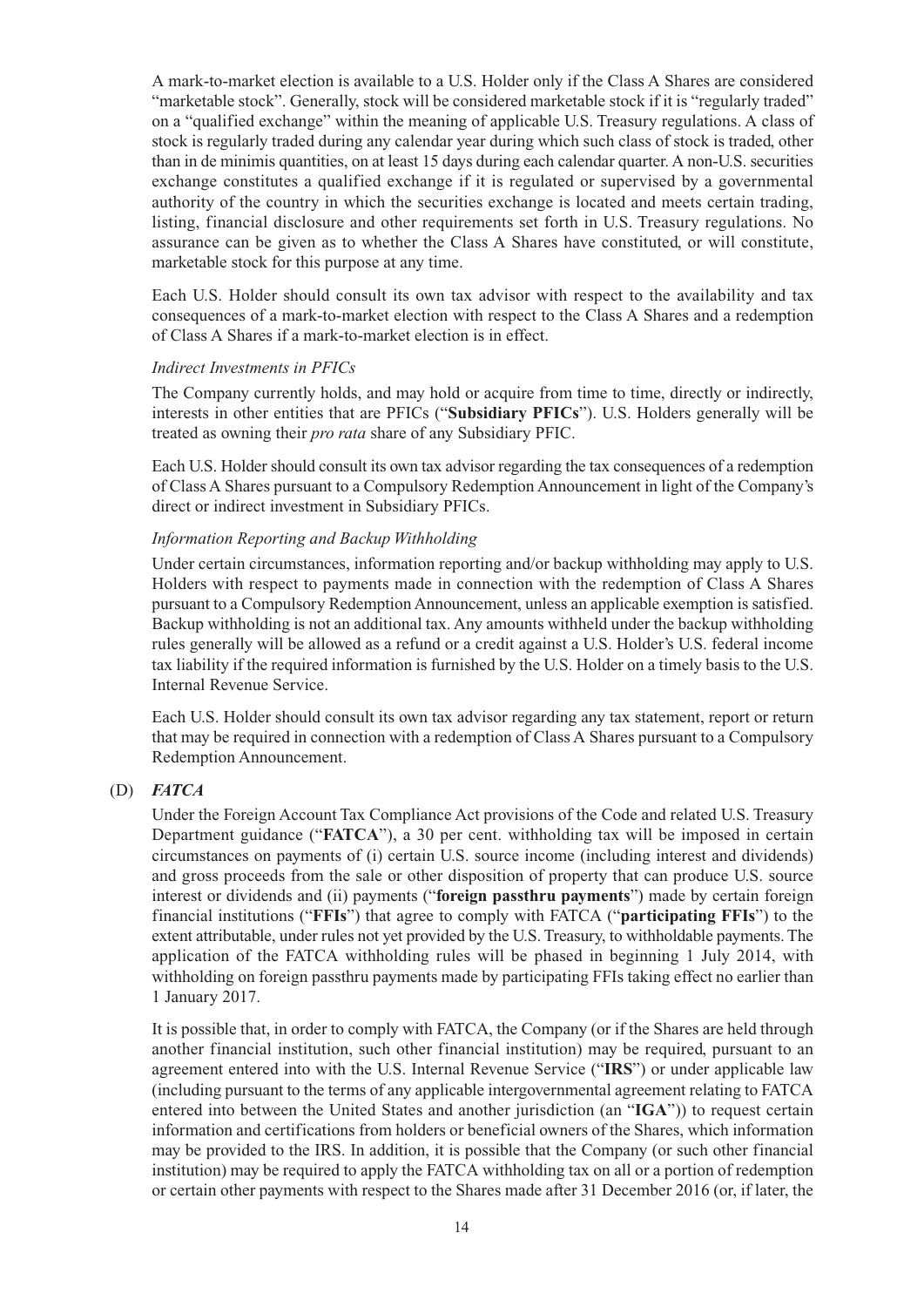date that is six months after the date on which the final regulations that define "foreign passthru payments" are published) (i) if such information and certifications are not provided or (ii) if payments are made to certain FFIs (including a financial institution through which the Shares are held) that have not entered into a similar agreement with the IRS (and are not otherwise required to comply with the FATCA regime under applicable law (including pursuant to the terms of any applicable IGA)). The Company has no obligation to gross up or otherwise pay additional amounts for any withholding or deduction required with respect to redemption or other payments on the Shares under or in connection with FATCA.

The United States is actively discussing an IGA with many jurisdictions, including Guernsey. Such IGAs, when applicable, could modify the application of FATCA to redemption or other payments by the Company to the Shareholders. Each Shareholder should consult its own tax advisor regarding the application of FATCA to the Shares or a redemption of Shares pursuant to a Compulsory Redemption Announcement.

**Shareholders who are subject to tax in a jurisdiction other than the UK, who are not U.S. Holders, or who are in any doubt as to the potential tax consequences of the Proposals for their Shares are strongly recommended to consult their own professional advisers without delay.**

# **3. Documents available for Inspection**

Copies of the following documents will be available for inspection at the offices of Herbert Smith Freehills LLP, Exchange House, Primrose Street, London EC2A 2EG and at the registered office of the Company during normal business hours on any Business Day (Saturdays and public holidays excepted) from the date of this Circular until the conclusion of the Meetings and at the place of the Meetings for at least 15 minutes prior to, and during, the meeting.

- the Memorandum and Articles;
- a draft of the proposed New Articles (showing the full terms of the amendments proposed to be made); and
- this Circular.

A copy of this Circular has been submitted to the National Storage Mechanism and will shortly be available for inspection at www.morningstar.co.uk/uk/NSM. This Circular will also be available on the Company's website.

The above documents will be available at the Meetings for at least 15 minutes prior to and during the relevant meeting.

23 August 2013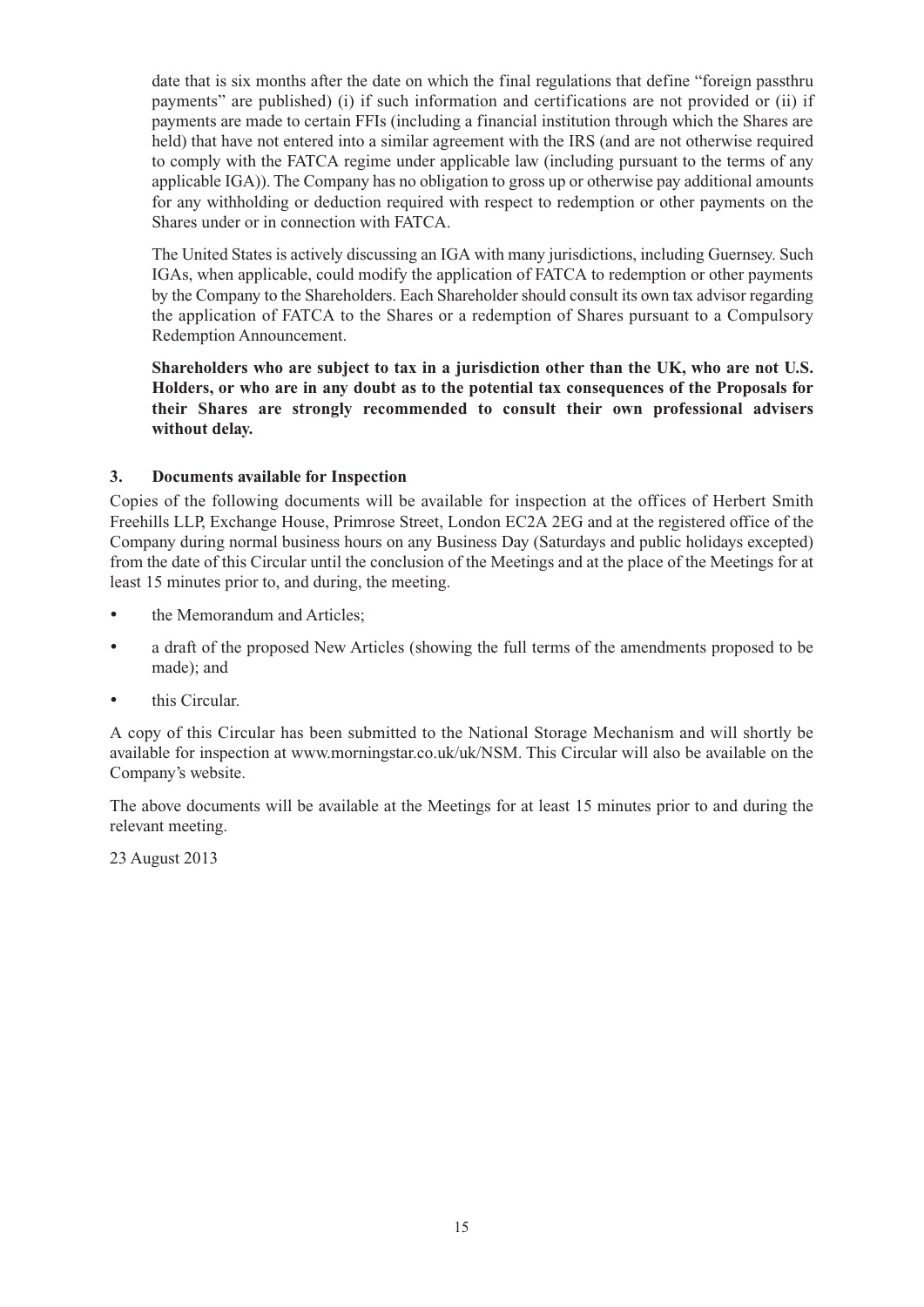# **DEFINITIONS**

The following definitions apply throughout this Circular and in the accompanying Form of Proxy, unless the context otherwise requires:

| "Annual Report"                               | the Annual Report and Audited Consolidated Financial Accounts<br>of the Company for the year ended 31 January 2013                                                                                                                                                                                                                                                |
|-----------------------------------------------|-------------------------------------------------------------------------------------------------------------------------------------------------------------------------------------------------------------------------------------------------------------------------------------------------------------------------------------------------------------------|
| "Articles"                                    | the articles of incorporation of the Company in force from time<br>to time                                                                                                                                                                                                                                                                                        |
| "Board" or "Directors"                        | the board of directors of the Company whose names are set out in<br>Part I of this Circular                                                                                                                                                                                                                                                                       |
| "Business Day"                                | a day on which the London Stock Exchange and banks in<br>Guernsey are normally open for business                                                                                                                                                                                                                                                                  |
| "Circular"                                    | this document                                                                                                                                                                                                                                                                                                                                                     |
| "Class A Shareholder Meeting"                 | the meeting of Class A Shareholders to take place on<br>26 September 2013                                                                                                                                                                                                                                                                                         |
| "Class A Shareholders"                        | holders of Class A Shares                                                                                                                                                                                                                                                                                                                                         |
| "Class A Shares"                              | A ordinary shares of no par value in the capital of the Company                                                                                                                                                                                                                                                                                                   |
| "Class B Shareholder Meeting"                 | the meeting of Class B Shareholders to take place on<br>26 September 2013                                                                                                                                                                                                                                                                                         |
| "Class B Shareholders"                        | holders of Class B Shares                                                                                                                                                                                                                                                                                                                                         |
| "Class B Shares"                              | B ordinary shares of no par value in the capital of the Company                                                                                                                                                                                                                                                                                                   |
| "Commission"                                  | the Guernsey Financial Services Commission                                                                                                                                                                                                                                                                                                                        |
| "Company"                                     | Harbour Vest Global Private Equity Limited                                                                                                                                                                                                                                                                                                                        |
| "Compulsory Redemption<br>Announcement"       | the announcement made pursuant to Article 3A of the New<br>Articles by the Company to Redeemable Shareholders in advance<br>of any compulsory redemption                                                                                                                                                                                                          |
| "Compulsory Redemption Date"                  | the date on which a compulsory redemption becomes effective                                                                                                                                                                                                                                                                                                       |
| "Compulsory Redemption Price"                 | the price per Redeemable Share at which Redeemable Shares of<br>such class will be redeemed on a particular Compulsory<br>Redemption Date as determined by the Board by reference to the<br>Net Asset Value per Redeemable Share of the relevant class (as at<br>a Net Asset Value Date selected by the Board) and adjusted as the<br>Board considers appropriate |
| "Compulsory Redemption<br><b>Record Date"</b> | the close of business on the relevant Compulsory Redemption<br>Date, or as otherwise set out in the relevant Compulsory<br><b>Redemption Announcement</b>                                                                                                                                                                                                         |
| "CREST"                                       | the facilities and procedures, for the time being, of the relevant<br>system of which Euroclear has been approved as Operator<br>pursuant to the Uncertificated Securities Regulations 2001 (SI<br>2001 No. 2001/3755)                                                                                                                                            |
| "Extraordinary General<br>Meeting" or "EGM"   | the extraordinary general meeting of the Company to be held on<br>26 September 2013                                                                                                                                                                                                                                                                               |
| "Form of Proxy"                               | the form(s) of proxy for use at the Meetings                                                                                                                                                                                                                                                                                                                      |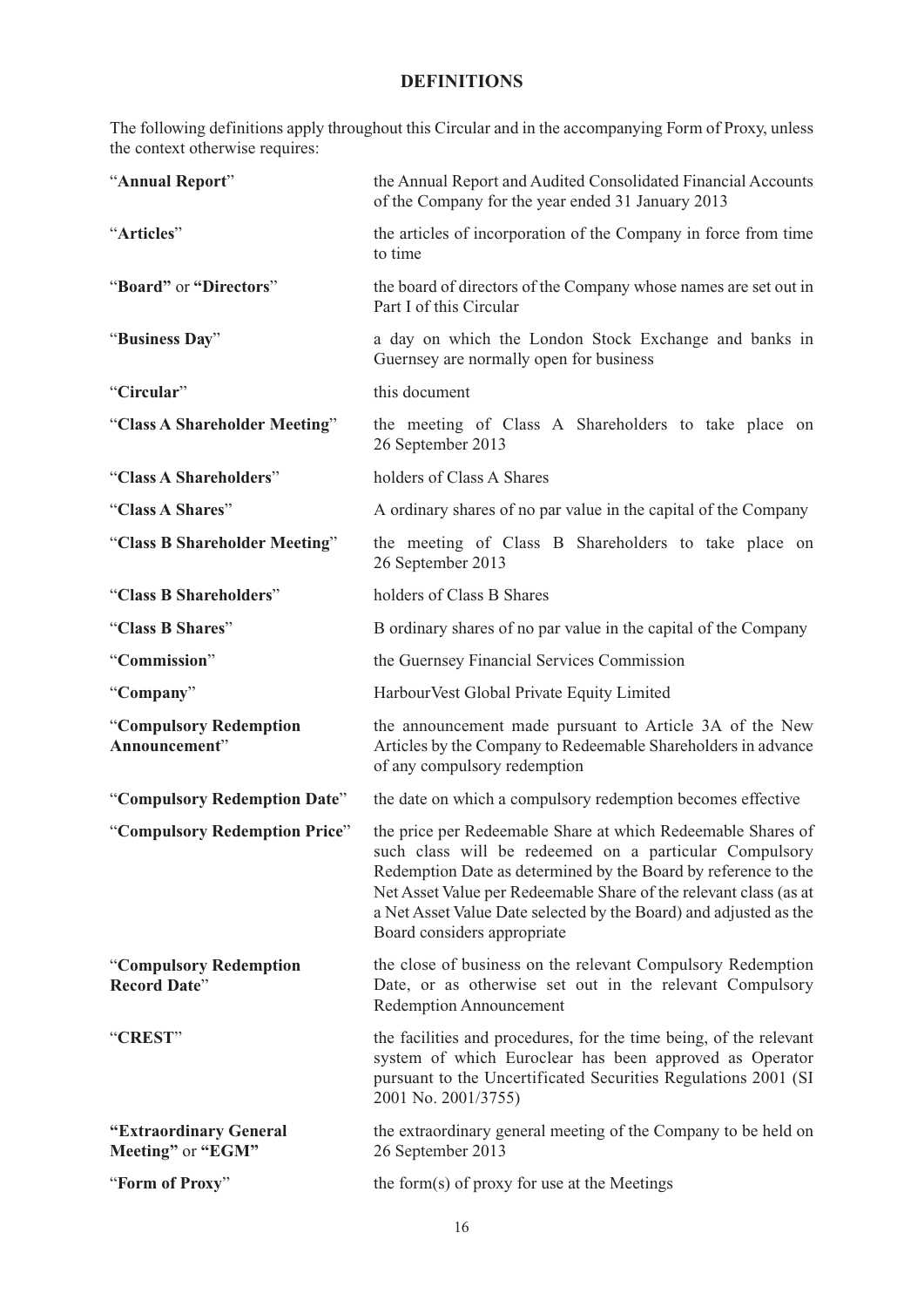| "Law"                      | The Companies Law (Guernsey) Law, 2008, as amended,<br>extended or replaced and any ordinance, statutory instrument or<br>regulation made thereunder               |
|----------------------------|--------------------------------------------------------------------------------------------------------------------------------------------------------------------|
| "London Stock Exchange"    | London Stock Exchange plc                                                                                                                                          |
| "Meetings"                 | the Extraordinary General Meeting, the Class A Shareholder<br>Meeting and the Class B Shareholder Meeting                                                          |
| "Memorandum"               | the memorandum of incorporation of the Company in force from<br>time to time                                                                                       |
| "NAV" or "Net Asset Value" | the value of the assets of the Company less its liabilities<br>determined in accordance with the accounting principles adopted<br>by the Company from time to time |
| "Net Asset Value Date"     | a date on which an estimated or confirmed Net Asset Value per<br>Redeemable Share is published by the Company                                                      |
| "New Articles"             | has the meaning given in section 2 of Part of this Circular                                                                                                        |
| "Notices"                  | the notices convening the Meetings, as set out at the end of<br>this Circular                                                                                      |
| "Ordinary Shares"          | an ordinary share of no par value in the Company                                                                                                                   |
| "Proposals"                | the Proposals described in section 2 of Part I of this Circular                                                                                                    |
| "Redeemable Shareholders"  | holders of Redeemable Shares                                                                                                                                       |
| "Redeemable Shares"        | Class A Shares and Ordinary Shares                                                                                                                                 |
| "Relevant Percentage"      | the percentage of each class of Redeemable Shares to be<br>redeemed by the Company on a particular Compulsory<br><b>Redemption Date</b>                            |
| "Resolutions"              | any or all of Resolutions 1 to 3 set out in the Notices to be<br>proposed at the Meetings                                                                          |
| "Shareholders"             | holders of Shares                                                                                                                                                  |
| "Shares"                   | Ordinary Shares, Class A Shares, and Class B Shares                                                                                                                |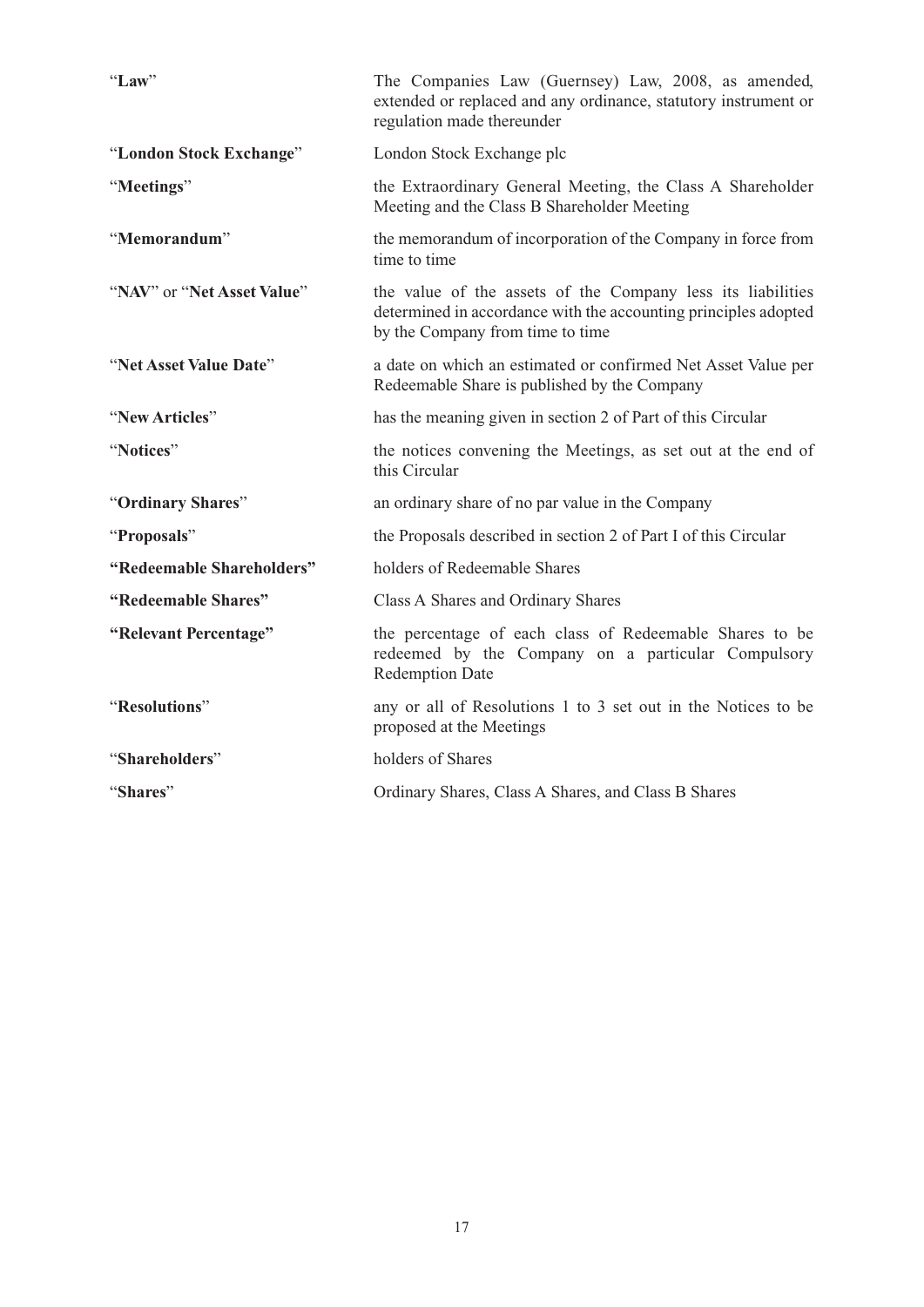# **HARBOURVEST GLOBAL PRIVATE EQUITY LIMITED**

*(a closed-ended investment company incorporated with limited liability under the laws of Guernsey and registered with number 47907)*

(the "**Company**")

## **NOTICE OF CLASS A SHAREHOLDER MEETING**

NOTICE is hereby given that a separate class meeting of the holders of Class A Shares (the "**Meeting**") will be held at Anson Place, Mill Court, La Charroterie, St Peter Port, Guernsey, GY1 1EJ on 26 September 2013 at 10.00 a.m. to consider and, if thought fit, to pass the following resolutions as special resolutions of the holders of the Class A Shares.

# **SPECIAL CLASS RESOLUTIONS**

**THAT**, conditional upon the approval of (a) the class resolutions to be proposed at the class meeting of the holders of Class B Shares held on 26 September 2013 at 10.15 a.m., and (b) the resolutions to be proposed at the extraordinary general meeting of the Company held on 26 September 2013 at 10.30 a.m.:

- **1.** IT IS HEREBY RESOLVED THAT the Board is permitted to convert all Ordinary Shares and A Shares in the issued and unissued share capital of the Company into redeemable shares of no par value in the capital of the Company in accordance with resolution 2 below and in accordance with the amendments to the articles of incorporation to be adopted by the Company pursuant to resolution 3 below (as amended or replaced from time to time).
- **2. IT IS HEREBY RESOLVED THAT** subject to the passing of resolution 1 above and subject to the passing of resolution 3 below and in accordance with section 310 of the Companies (Guernsey), Law 2008, as amended:
	- a. the A Shares in the issued and unissued share capital of the Company, be and hereby are, converted into A ordinary redeemable shares of no par value in the capital of the Company having the rights and privileges and being subject to the restrictions set out in the new articles of incorporation to be adopted by the Company pursuant to Resolution number 3 below (as amended or replaced from time to time); and
	- b. the Ordinary Shares in the issued and unissued share capital of the Company, be and hereby are, converted into ordinary redeemable shares of no par value in the capital of the Company having the rights and privileges and being subject to the restrictions set out in the new articles of incorporation to be adopted by the Company pursuant to Resolution number 3 below (as amended or replaced from time to time).
- **3. IT IS HEREBY RESOLVED THAT** the proposed redemption mechanism as described in the Circular published by the Company dated 23 August 2013 be and is hereby approved and, subject to the passing of resolution 1 above, the articles of incorporation produced to the meeting and, for the purposes of identification, initialled by the Chairman, be and are hereby adopted as the new articles of incorporation of the Company in substitution for and to the exclusion, in their entirety, of all existing articles of incorporation of the Company which are in place immediately prior to this resolution being passed.

For the purpose of the above resolutions, capitalised terms shall have the same meanings set out in the articles of incorporation of the Company.

*Registered Office: Company Secretary:*

Anson Place, Anson Fund Managers Limited Mill Court, PO Box 405 La Charroterie, and a characterie, and a characterie control of the Anson Place Anson Place St Peter Port, Mill Court, Guernsey, La Charroterie, GY1 1EJ St Peter Port, Guernsey, GY1 3GF

Date: 23 August 2013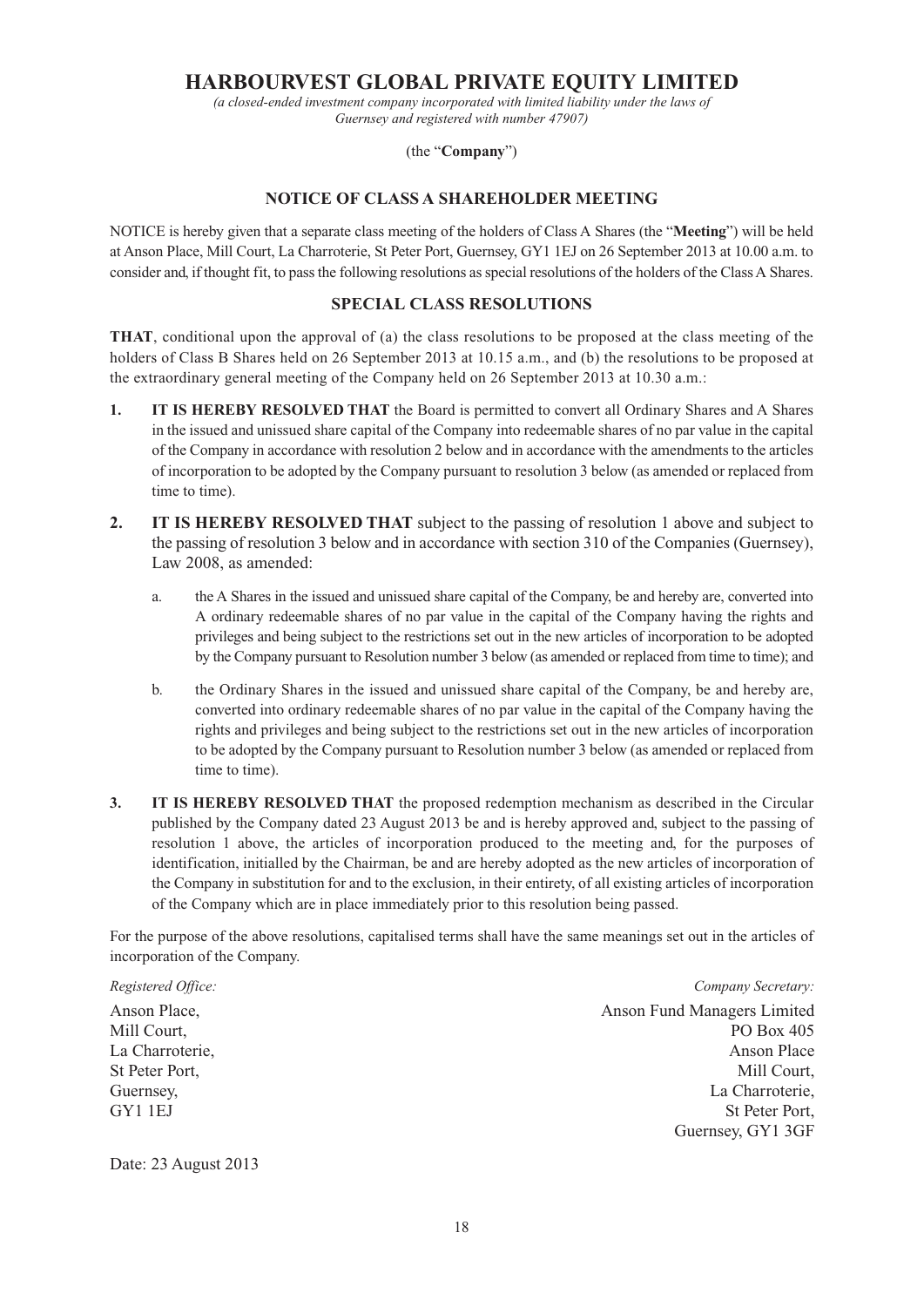#### *Notes:*

- 1. The Class A Shareholders are entitled to attend, speak and vote at the Meeting in respect of the above special resolutions.
- 2. A class special resolution requires a majority of 75 per cent. of the votes cast by those Class A Shareholders voting in person or by proxy at the Meeting (excluding any votes which are withheld) to be voted in favour of the resolution.
- 3. A member who is entitled to attend and vote at the Meeting is entitled to appoint another person as his proxy to exercise all or any of his rights to attend and to speak and vote at the Meeting. A member may appoint more than one proxy in relation to the Meeting, provided that each proxy is appointed to exercise the rights attached to a different share or shares held by him. A proxy need not be a member of the Company.
- 4. A Form of Proxy is enclosed for use at the Meeting. The Form of Proxy should be completed in accordance with the instructions set out therein and sent, together with the power of attorney or other authority (if any) under which it is signed, or a notarially certified copy of such power or authority, so as to reach PXS, 34 Beckenham Road, Beckenham BR3 4TU not later than 10.00 a.m. on 24 September 2013.
- 5. Completing and returning a Form of Proxy will not prevent a member from attending in person at the Meeting and voting should he or she so wish.
- 6. To have the right to attend and vote at the Meeting (and also for the purpose of calculating how many votes a member may cast on a poll) a member must have his or her name entered on the register of members not later than 6 p.m. on 24 September 2013. Changes to entries in the register after that time shall be disregarded in determining the rights of any member to attend and vote at the Meeting.
- 7. In event that a Form of Proxy is returned without an indication as to how the proxy shall vote on the Resolution, the proxy will exercise his discretion as to whether, and if so how, he votes.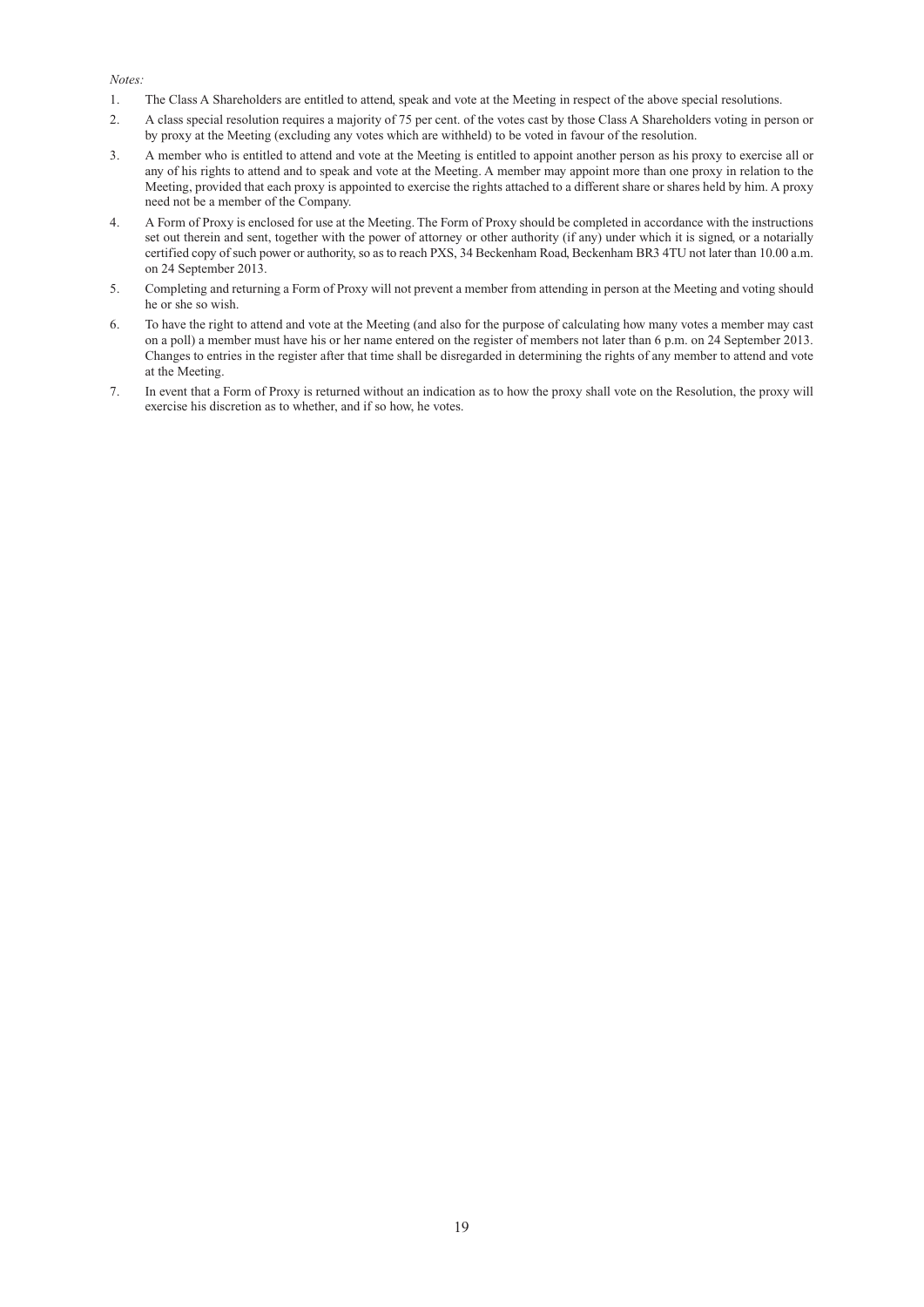# **HARBOURVEST GLOBAL PRIVATE EQUITY LIMITED**

*(a closed-ended investment company incorporated with limited liability under the laws of Guernsey and registered with number 47907)*

### (the "**Company**")

### **NOTICE OF CLASS B SHAREHOLDER MEETING**

**NOTICE** is hereby given that a separate class meeting of the holders of Class B Shares (the "**Meeting**") will be held at Anson Place, Mill Court, La Charroterie, St Peter Port, Guernsey, GY1 1EJ on 26 September 2013 at 10.15 a.m. to consider and, if thought fit, to pass the following resolutions as special resolutions of the holders of the Class B Shares.

## **SPECIAL CLASS RESOLUTIONS**

**THAT**, conditional upon the approval of (a) the class resolutions to be proposed at the class meeting of the holders of Class A Shares held on 26 September 2013 at 10.00 a.m., and (b) the resolutions to be proposed at the extraordinary general meeting of the Company held on 26 September 2013 at 10.30 a.m.:

- **1.** IT IS HEREBY RESOLVED THAT the Board is permitted to convert all Ordinary Shares and A Shares in the issued and unissued share capital of the Company into redeemable shares of no par value in the capital of the Company in accordance with resolution 2 below and in accordance with the amendments to the articles of incorporation to be adopted by the Company pursuant to resolution 3 below (as amended or replaced from time to time).
- **2. IT IS HEREBY RESOLVED THAT** subject to the passing of resolution 1 above and subject to the passing of resolution 3 below and in accordance with section 310 of the Companies (Guernsey), Law 2008, as amended:
	- a. the A Shares in the issued and unissued share capital of the Company, be and hereby are, converted into A ordinary redeemable shares of no par value in the capital of the Company having the rights and privileges and being subject to the restrictions set out in the new articles of incorporation to be adopted by the Company pursuant to Resolution number 3 below (as amended or replaced from time to time); and
	- b. the Ordinary Shares in the issued and unissued share capital of the Company, be and hereby are, converted into ordinary redeemable shares of no par value in the capital of the Company having the rights and privileges and being subject to the restrictions set out in the new articles of incorporation to be adopted by the Company pursuant to Resolution number 3 below (as amended or replaced from time to time).
- **3. IT IS HEREBY RESOLVED THAT** the proposed redemption mechanism as described in the Circular published by the Company dated 23 August 2013 be and is hereby approved and, subject to the passing of resolution 1 above, the articles of incorporation produced to the meeting and, for the purposes of identification, initialled by the Chairman, be and are hereby adopted as the new articles of incorporation of the Company in substitution for and to the exclusion, in their entirety, of all existing articles of incorporation of the Company which are in place immediately prior to this resolution being passed.

For the purpose of the above resolutions, capitalised terms shall have the same meanings set out in the articles of incorporation of the Company.

*Registered Office: Company Secretary:* Anson Place Anson Place Anson Fund Managers Limited Mill Court **PO Box 405** La Charroterie Anson Place Anson Place St Peter Port Mill Court and St Peter Port Mill Court and St Peter Port Mill Court and St Peter Port and St Peter Port and St Peter Port and St Peter Port and St Peter Port and St Peter Port and St Peter Port and St Peter Guernsey La Charroterie GY1 1EJ St Peter Port Guernsey, GY1 3GF

Date: 23 August 2013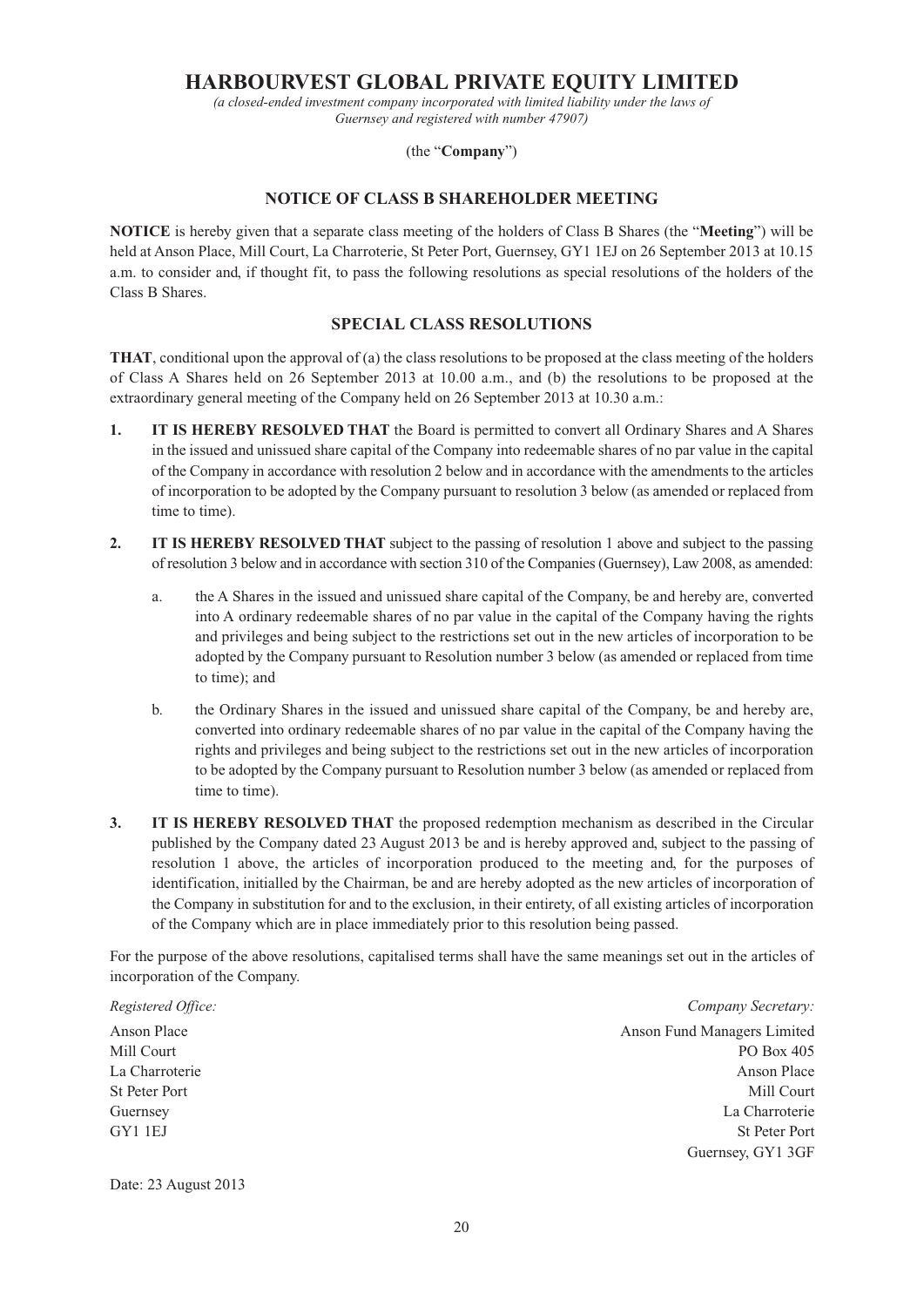#### *Notes:*

- 1. The Class B Shareholders are entitled to attend, speak and vote at the Meeting in respect of the above special resolutions.
- 2. A class special resolution requires a majority of 75 per cent. of the votes cast by those Class B Shareholders voting in person or by proxy at the Meeting (excluding any votes which are withheld) to be voted in favour of the resolution.
- 3. A member who is entitled to attend and vote at the Meeting is entitled to appoint another person as his proxy to exercise all or any of his rights to attend and to speak and vote at the Meeting. A member may appoint more than one proxy in relation to the Meeting, provided that each proxy is appointed to exercise the rights attached to a different share or shares held by him. A proxy need not be a member of the Company.
- 4. A Form of Proxy is enclosed for use at the Meeting. The Form of Proxy should be completed in accordance with the instructions set out therein and sent, together with the power of attorney or other authority (if any) under which it is signed, or a notarially certified copy of such power or authority, so as to reach PXS, 34 Beckenham Road, Beckenham BR3 4TU not later than 10.15 a.m. on 24 September 2013.
- 5. Completing and returning a Form of Proxy will not prevent a member from attending in person at the Meeting and voting should he or she so wish.
- 6. To have the right to attend and vote at the Meeting (and also for the purpose of calculating how many votes a member may cast on a poll) a member must have his or her name entered on the register of members not later than 6 p.m. on 24 September 2013. Changes to entries in the register after that time shall be disregarded in determining the rights of any member to attend and vote at the Meeting.
- 7. In event that a Form of Proxy is returned without an indication as to how the proxy shall vote on the Resolution, the proxy will exercise his discretion as to whether, and if so how, he votes.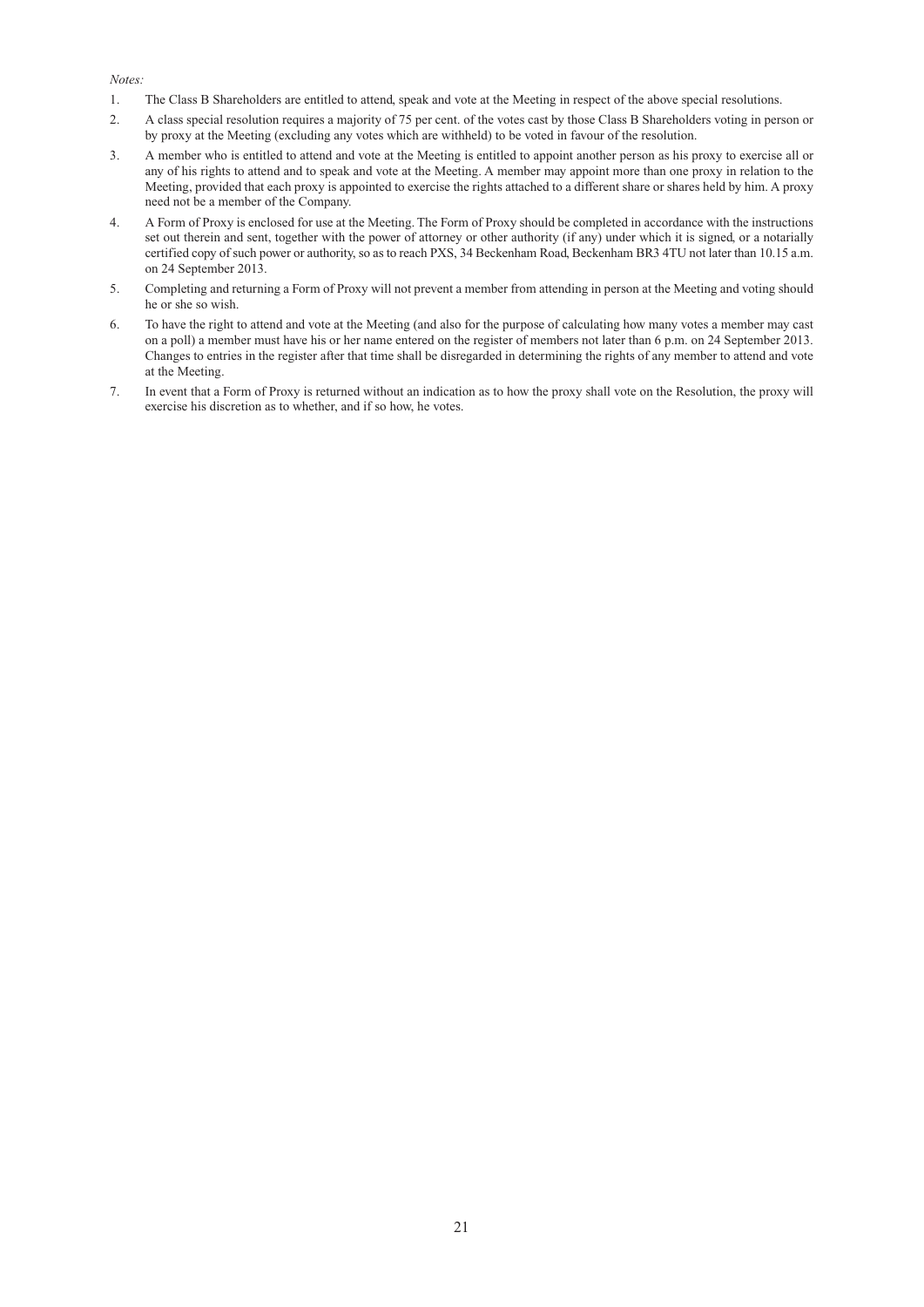# **HARBOURVEST GLOBAL PRIVATE EQUITY LIMITED**

*(a closed-ended investment company incorporated with limited liability under the laws of Guernsey and registered with number 47907)*

(the "**Company**")

### **NOTICE OF EXTRAORDINARY GENERAL MEETING**

**NOTICE** is hereby given that an extraordinary general meeting of the Company (the "**Meeting**") will be held at Anson Place, Mill Court, La Charroterie, St Peter Port, Guernsey, GY1 1EJ on 26 September 2013 at 10.30 a.m. to consider and, if thought fit, to pass the following resolutions as special resolutions of the Company.

## **SPECIAL RESOLUTIONS**

**THAT**, conditional upon the approval of (a) the class resolutions to be proposed at the class meeting of the holders of Class A Shares held on 26 September 2013 at 10.00 a.m., and (b) the class resolutions to be proposed at the class meeting of the holders of Class B Shares held on 26 September 2013 at 10.15 a.m.:

- **1.** IT IS HEREBY RESOLVED THAT the Board is permitted to convert all Ordinary Shares and A Shares in the issued and unissued share capital of the Company into redeemable shares of no par value in the capital of the Company in accordance with resolution 2 below and in accordance with the amendments to the articles of incorporation to be adopted by the Company pursuant to resolution 3 below (as amended or replaced from time to time).
- **2. IT IS HEREBY RESOLVED THAT** subject to the passing of resolution 1 above and subject to the passing of resolution 3 below and in accordance with section 310 of the Companies (Guernsey), Law 2008, as amended:
	- a. the A Shares in the issued and unissued share capital of the Company, be and hereby are, converted into A ordinary redeemable shares of no par value in the capital of the Company having the rights and privileges and being subject to the restrictions set out in the new articles of incorporation to be adopted by the Company pursuant to Resolution number 3 below (as amended or replaced from time to time); and
	- b. the Ordinary Shares in the issued and unissued share capital of the Company, be and hereby are, converted into ordinary redeemable shares of no par value in the capital of the Company having the rights and privileges and being subject to the restrictions set out in the new articles of incorporation to be adopted by the Company pursuant to Resolution number 3 below (as amended or replaced from time to time).
- **3. IT IS HEREBY RESOLVED THAT** the proposed redemption mechanism as described in the Circular published by the Company dated 23 August 2013 be and is hereby approved and, subject to the passing of resolution 1 above, the articles of incorporation produced to the meeting and, for the purposes of identification, initialled by the Chairman, be and are hereby adopted as the new articles of incorporation of the Company in substitution for and to the exclusion, in their entirety, of all existing articles of incorporation of the Company which are in place immediately prior to this resolution being passed.

For the purpose of the above resolutions, capitalised terms shall have the same meanings set out in the articles of incorporation of the Company.

*Registered Office: Company Secretary:*

Anson Place **Anson Place** Anson Fund Managers Limited Mill Court **PO Box 405** La Charroterie **Anson Place** Anson Place St Peter Port Mill Court and the St Peter Port Mill Court and the Mill Court of the Mill Court of the Mill Court Guernsey La Charroterie GY1 1EJ St Peter Port Guernsey, GY1 3GF

Date: 23 August 2013